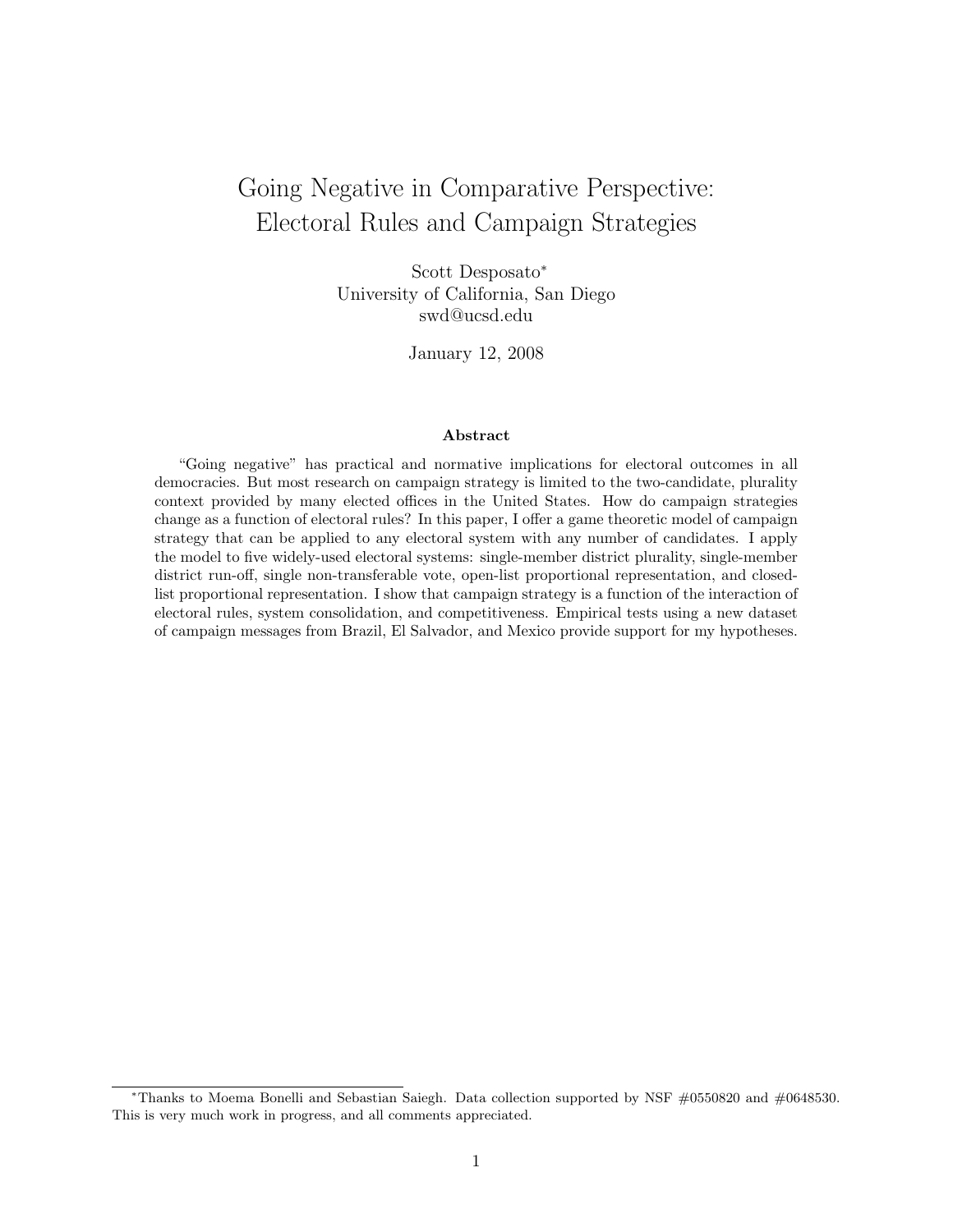### Introduction

Why do some political systems have highly confrontational and negative political campaigns, while other systems enjoy exclusively positive and very civil campaigns?<sup>1</sup> While many features of US political campaigns have spread across the globe, including highly professionalized media management, negative or attack advertising has a less consistent record. Recent campaigns in some countries have been highly confrontational and negative (Mexico, Brazil, El Salvador) while in others (Chile, Colombia), candidates focus on their own qualifications, experience, and policy proposals.

Understanding the diversity of campaign styles is important because of the potential impact that negative campaigning may have on political life. Scholarship remains divided on whether negativity is good or bad for democracy - or both - but there is agreement that campaign tone matters. On one side, scholars have found that negative campaign messages alienate voters, reduce turnout, and increase cynicism about politics. On the other side, scholars have argued almost the opposite, finding that voters pay more attention to, and acquire more useful information from negative messages, that voters are mobilized by attack advertisements, and that negative advertising is an important part of accountability. Recent work suggests some resolution: below-the-belt negative campaigns are demobilizing, while policy-oriented negative campaigns are mobilizing.

Resolving these issues is especially important in the many new democracies. Campaigns' impact on voters is often greater in emerging than in consolidated democracies, due to weaker partisanship, issue ownership, and weaker ideological cleavages.(Dominguez and Lawson, 2004; McCann and Lawson, 2003; Lawson and McCann, 2005) While students of US campaigns find no or modest campaign effects on voting behavior(?Markus, 1988; Bartels, 1992, 1993; Bartels and Zaller, 2001; Geer, 1988; Campbell and Wink, 1992; Shelley and Hwang, 1991; ?), recent work on the developing world finds large swings in electoral support in response to campaign events (AMES). A greater impact on voters implies a greater impact on electoral outcomes, as well as a significantly more important role in voter information, accountability, and representation.

Either resolution of the debate (pro-negativity, or anti-negativity), suggests that scholars should seek to understand why campaigns turn confrontational in some contexts and not others. Promising work has explored the role of political competition, undecided voters, and candidate quality in strategy, with one shortcoming: nearly all previous work is exclusively focused on strategy in twocandidate, single-member district elections. Consequently, we know virtually nothing about the dynamics of campaign strategy in most elections globally.

In this paper, I present a general model of campaign strategy that can be applied to any electoral system with any number of candidates. I demonstrate the model by examining five electoral systems, representative of most of the world's elections. The model suggests that campaign strategy is an interactive function of electoral systems, competition, and political system consolidation. I demonstrate empirically using an original dataset of political advertisements collected from Brazil, Colombia, and Mexico.

## Existing Research

Previous theoretical work on campaign strategy varies in the nature of voting and the impact of campaign messages. One of the most important is that of Skaperdas and Grofman (1995). They offer a nonspatial model for two and three candidates races, where candidates simultaneously allocate resources between negative and positive campaigning in order to maximize their lead over their opponent. In their model, negative campaigning reduces turnout and hurts both attacker and victim, and positive campaigning increases turnout. Their model leads to a number of intuitive conclusions: leading candidates are less likely to attack; trailing candidates are more likely to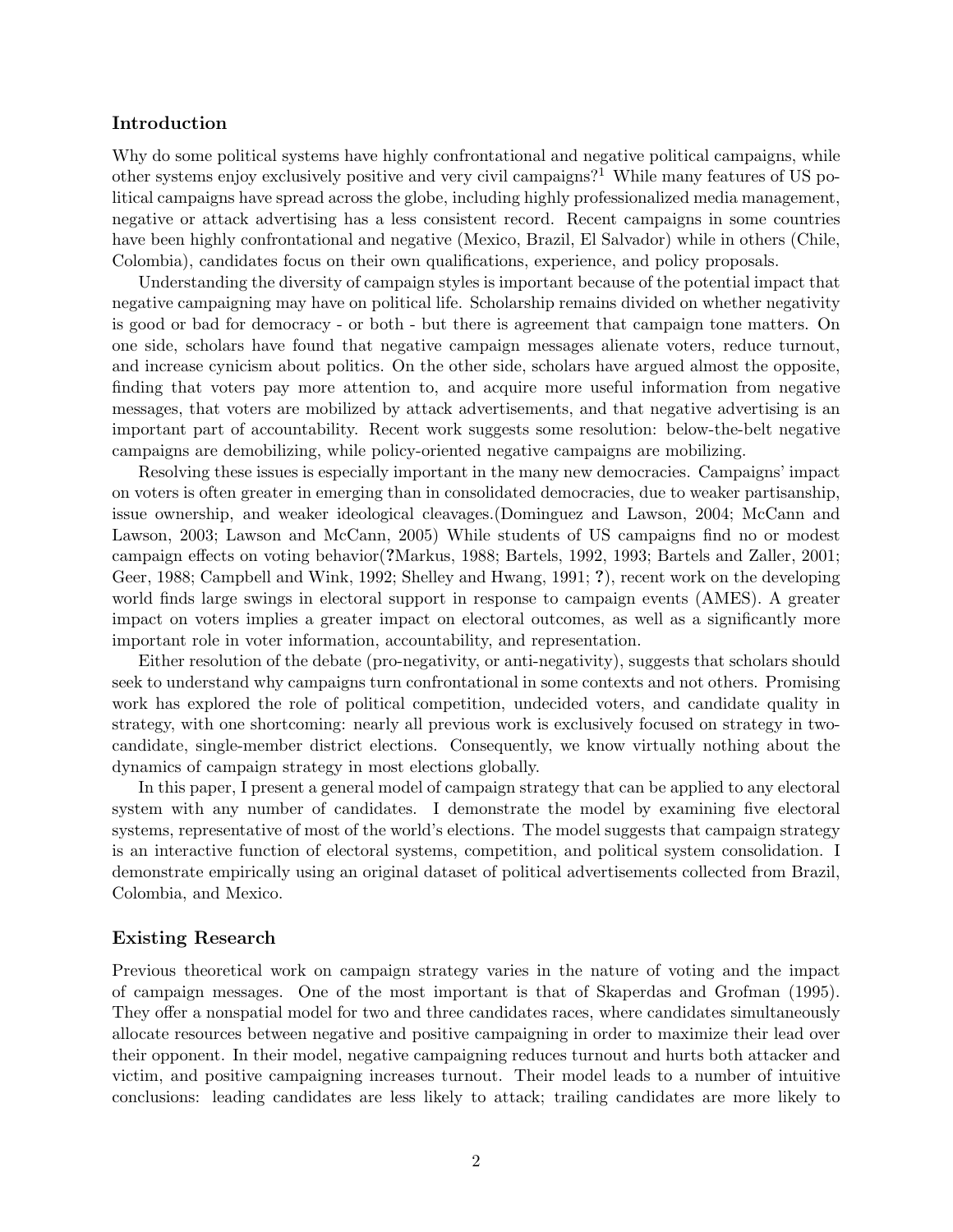attack; candidates increase positive campaigning as the fraction of undecided voters increases; and with three candidates, candidates do not engage in negative campaigning against the weakest of the three. These findings are empirically verified in the work of Theilmann and Wilhite (1998). They asked political consultants to choose between negative and positive campaigns given certain hypothetical situations corresponding to theoretical predictions of Skaperdas and Grofman (1995)'s model. The consultants all chose strategies predicted by that model: going negative when behind, going positive when ahead, and so on.

Most other scholarship uses a spatial modell, or combination of spatial and valence models of voting. Harrington and Hess (1996) offer a two candidate model of campaigning. Candidates have two distinguishing characteristics: their ideal points and their valence. Voters cast fully informed spatial ballots, picking candidates as a function of proximity and valence. Positive campaigning makes voters see them as "closer"; negative campaigning makes their opponents ideology seem more extreme. A core finding is that candidates with stronger personal characteristics, or valence, dedicate more resources to positive campaigning while candidates with weaker valence components are more likely to "go negative".

More recent work includes Roberson (2004). Following Harrington and Hess (1996), his electoral model includes a spatial policy dimension and a valence or personal image dimension. He fixes policy locations and only allows campaigning on image. His conclusions largely reiterate the findings of Skaperdas and Grofman (1995). A number of other scholars have followed with additional variants. Konrad (2004) models " inverse campaigning", where parties reveal the identity of potential program beneficiaries to convince voters that they will not benefit from opponents' policies. Mattes (2007) also offers a model where candidates can campaign on spatial or valence messages, and extends his model to the case of strategic citizen (voter) behavior in response to campaign messages. ?. Polborn and Yi (Polborn and Yi) use a valence model to examine the welfare effects of campaign tone in a game where only candidates can reveal information about each other. They find that negative campaigning can improve welfare, though voters attitudes towards negative messages are endogenously disapproving.

While each of these approaches uses a different model of campaigning, they all share the same basic context: two-candidate, single-member district elections. The only exception is Skaperdas and Grofman (1995), who add a third and trailing candidate to their game. Consequently, these models may not be useful for examining competition with many candidates, or complex vote-pooling electoral rules.

#### The Model

In this section I present a model of campaign strategy that can be adapted to any electoral system. In the model, there are m candidates for office. Candidates receive utility 1 if they are elected to office and 0 if they are not elected, and seek to maximize their expected utility, which is exactly equal to their probability of election. Each candidate begins the campaign period with an initial endowment of valence,  $v_i$ . During the campaign, each candidate  $i$  can either send to voters a positive message  $(p_i)$  intended to increase their own perceived valence, or a negative message  $(n_{i\neq j})$  intended to decrease the valence of a targeted competitor  $j$ . If the candidate chooses a negative message, it may backfire - reducing candidate is valence by  $b_i$ . After the campaign, citizens vote for the candidate with the highest perceived valence - a function of candidates' starting valence, and the positive, negative and backfire effects of the campaign.

Campaign strategies are all risky; they may work as intended, have the opposite effect, or have no impact. Formally, messages' impacts are random variables, drawn from normal distributions. Positive messages' impact is distributed  $N(\mu_p, \sigma_p)$ , negative messages' impact  $N(\mu_n, \sigma_n)$ , and back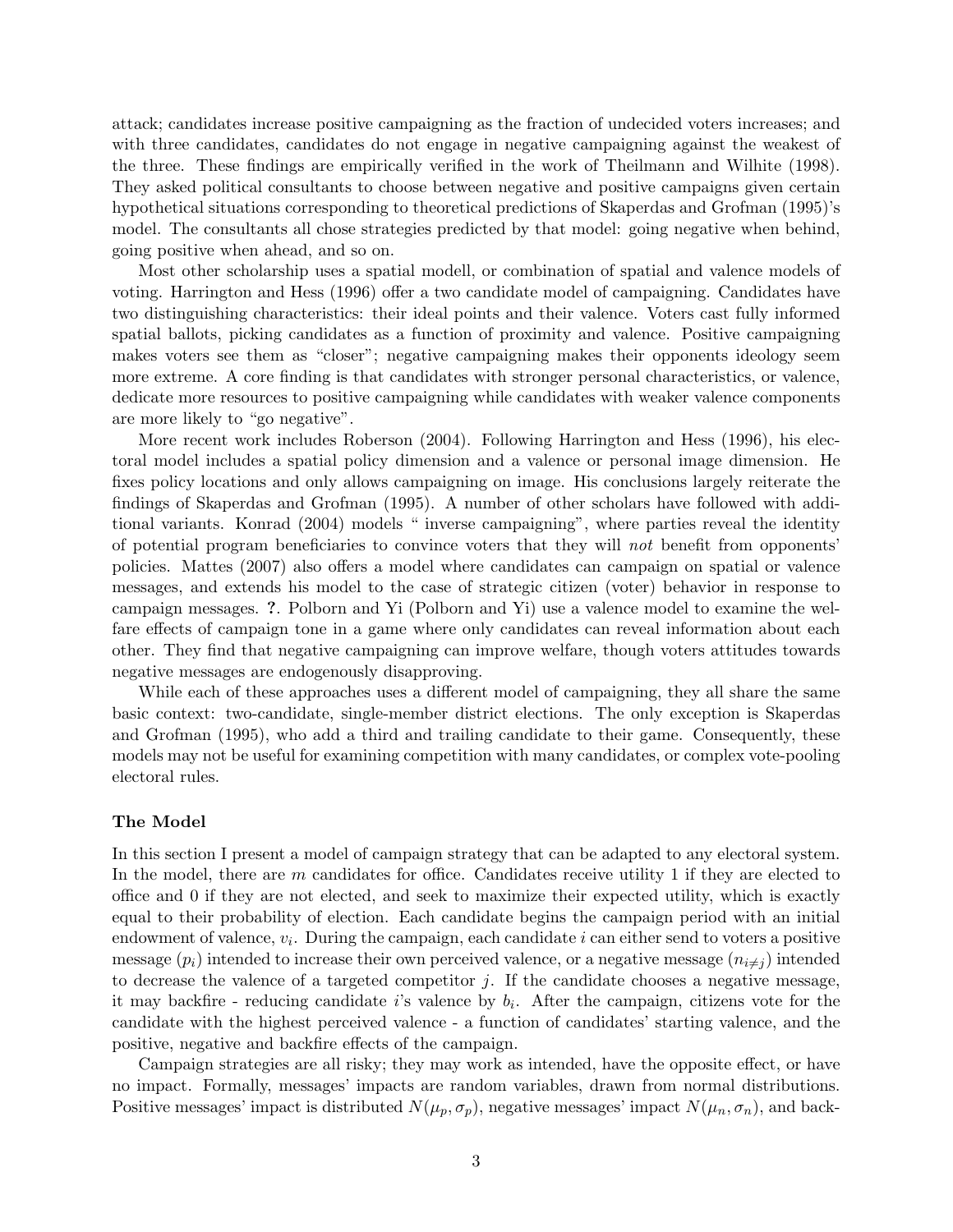fire effects are distributed  $N(\mu_b, \sigma_b)$ . For all examples explored in this paper, I assume that  $\mu_n > \mu_p$ and  $\sigma_n > \sigma_p$ , that is, negative campaigning is more effective on average than positive campaigning, but is also riskier.

The campaign proceeds in three steps. Nature determines candidates' initial endowments of valence. Candidates simultaneously adopt campaign strategies and send negative or positive messages. The valence of all candidates goes up or down in response to strategies. Voters observe post-campaign valence with error, and vote, and election winner(s) are determined following electoral formulas.

In a simple two-player plurality election, there are four sets of strategies, leading to the postcampaign valences  $(v'_1 \text{ and } v'_2)$  presented in the following table. For example, in the first cell, both candidates send positive campaign messages, attempting to improve their own image. Consequently, for  $c_1$ , post-campaign valence is:  $v'_1 = v_1 + p_1$ , and  $c_2$ 's post-campaign valence is  $v'_2 = v_2 + p_2$ . If  $c_1$  issues a positive message, and  $c_2$  attacks  $c_1$ , we have the situation in the upper-right cell.  $c_1$ 's post-campaign valence is now  $v'_1 = v_1 + p_1 - n_2$  - adding the positive message and subtracting the negative message. In the same cell,  $c_2$ 's post-campaign valence is  $v_2' = v_2 - b_2$ .

Post-Campaign Valence as a Function of Strategy

|           | Candidate 2                       |                                                                                    |  |  |  |
|-----------|-----------------------------------|------------------------------------------------------------------------------------|--|--|--|
|           | Positive                          | Negative                                                                           |  |  |  |
|           |                                   |                                                                                    |  |  |  |
| andidatel | Positive $ v_1 + p_1, v_2 + p_2 $ | $v_1 + p_1 - n_{21}, v_2 - b_2$                                                    |  |  |  |
|           |                                   | Negative $ v_1 - b_1, v_2 + p_2 - n_{12}   v_1 - n_{21} - b_1, v_2 - n_{12} - b_2$ |  |  |  |

Because  $p_i$ ,  $v_i$ , and  $b_i$  are drawn from independent Normal distributions, it is straightforward to calculate the probability of election for each candidate given the strategy set<sup>2</sup>: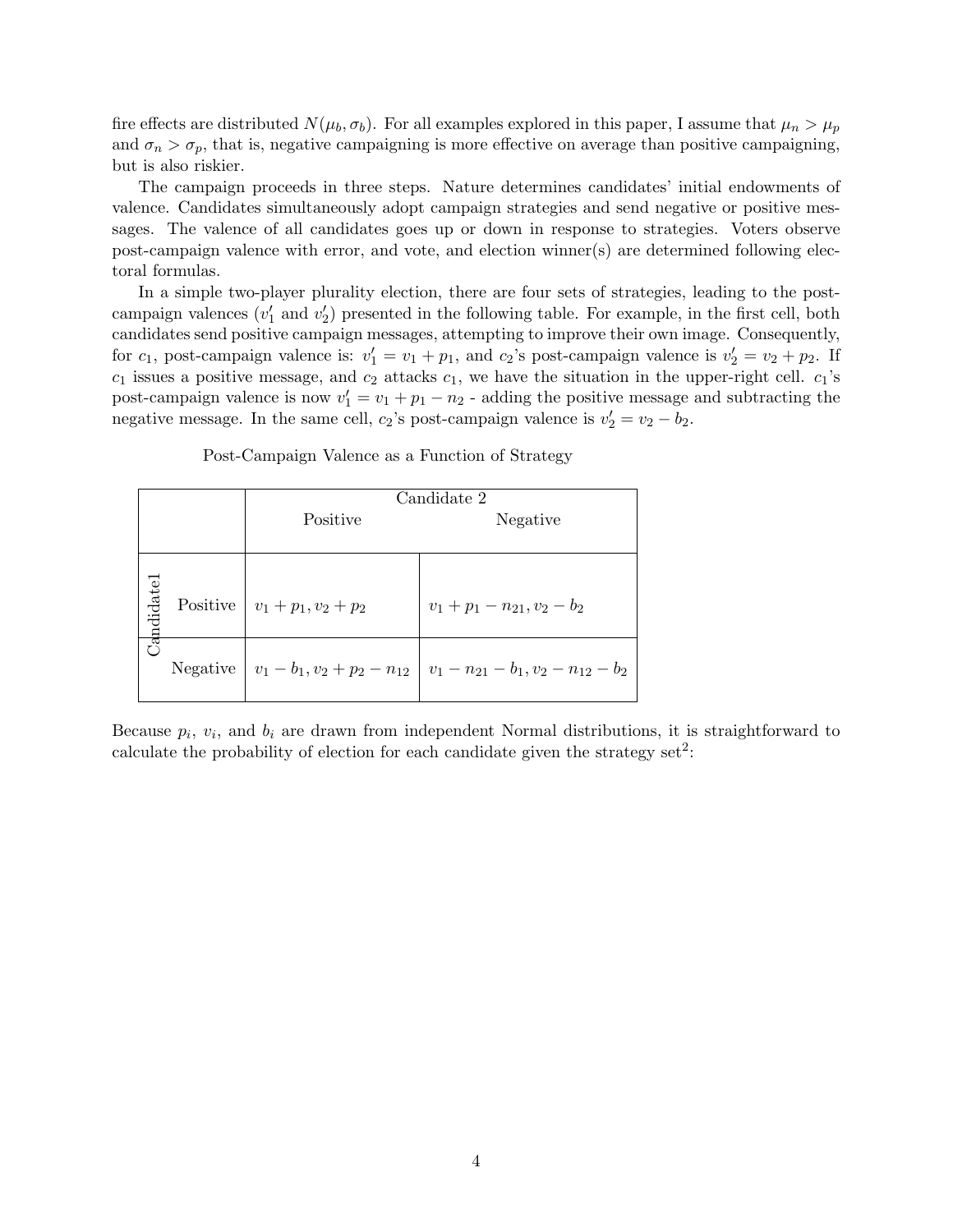Expected Payoffs Associated With Campaign Strategies

|            |          | Candidate 2                                                                                                                                                                                                                                                                                                                                 |                                                                                                                                                        |  |  |  |
|------------|----------|---------------------------------------------------------------------------------------------------------------------------------------------------------------------------------------------------------------------------------------------------------------------------------------------------------------------------------------------|--------------------------------------------------------------------------------------------------------------------------------------------------------|--|--|--|
|            |          | Positive                                                                                                                                                                                                                                                                                                                                    | Negative                                                                                                                                               |  |  |  |
|            |          | Positive $\phi\left(\frac{v_1-v_2}{\sqrt{2\sigma_n^2}}\right)$ ,                                                                                                                                                                                                                                                                            | $\Phi\left(\frac{v_1-v_2+\mu_p-\mu_n+\mu_b}{\sqrt{\sigma^2+\sigma^2_n+\sigma^2_n}}\right),$                                                            |  |  |  |
| Candidate1 |          |                                                                                                                                                                                                                                                                                                                                             | $\Phi\left(\frac{v_2-v_1}{\sqrt{2\sigma^2}}\right) \left  \Phi\left(\frac{v_2-v_1+\mu_n-\mu_p-\mu_b}{\sqrt{\sigma^2+\sigma^2+\sigma^2}}\right)\right $ |  |  |  |
|            | Negative | $\Phi\left(\frac{v_1-v_2+\mu_n-\mu_p-\mu_b}{\sqrt{\sigma_b^2+\sigma_n^2+\sigma_p^2}}\right),\quad \Phi\left(\frac{v_1-v_2}{\sqrt{2(\sigma_b^2+\sigma_n^2)}}\right),\quad \Phi\left(\frac{v_2-v_1+\mu_p-\mu_n+\mu_b}{\sqrt{\sigma_p^2+\sigma_n^2+\sigma_p^2}}\right)\quad \Phi\left(\frac{v_2-v_1}{\sqrt{2(\sigma_p^2+\sigma_n^2)}}\right).$ |                                                                                                                                                        |  |  |  |

In a simple one-vote plurality system like this one, the electorate can be modeled as a single citizen that votes for the candidate with the highest election. But for other electoral rules, where more than one candidate wins, this modeling strategy will not work. Consequently, I assume a very large citizenry where each individual voter perceives candidate valence with error and votes for the candidate with the highest perceived valence. If the errors are distributed iid extreme value and the number of citizens approaches infinity, candidate  $j$ 's vote share will be:

$$
V_j = \frac{e^{v'_j}}{\sum_{i=1}^m e^{v'_i}}
$$

Several of the unique features of the model deserve additional attention. First, in contrast with previous work, I model all campaign strategies as risky: candidates only know the expected impact of a strategy. However, any strategy's impact could be the opposite of the sender's intention. Positive messages may reduce a candidate's valence, negative messages may increase a target's valence. This assumption captures the risk in real campaigns (both marketing and political) where candidates do not know whether their messages will resonate with the public. Actual campaigns are full of examples of positive and negative messages with unintended consequences. Dan Quayle attempted to portray himself as a new JFK, and was humiliated by Lloyd Bentsen. Similarly, negative messages may actually help the intended target, by increasing name recognition or by generating sympathy for the victim of the attack. Finally, attack message can backfire and reduce source valence - but they could also have the opposite effect, as the electorate might perceive the attacker as the only one willing to engage on the tough issues. Examples and counter-examples abound, but the key point is that candidates don't know how their messages will be received. Instead, they just have information about how the electorate might respond.

Second, unlike previous work, candidates in my model derive utility from office-holding, not from receiving votes: candidates maximize their probability of holding office, not their expected number of votes. The difference is subtle, but important. Vote maximization may be a losing strategy under some electoral rules, especially those with complex vote-pooling. Further, even under single-member district elections, changing this assumption will change equilibria strategies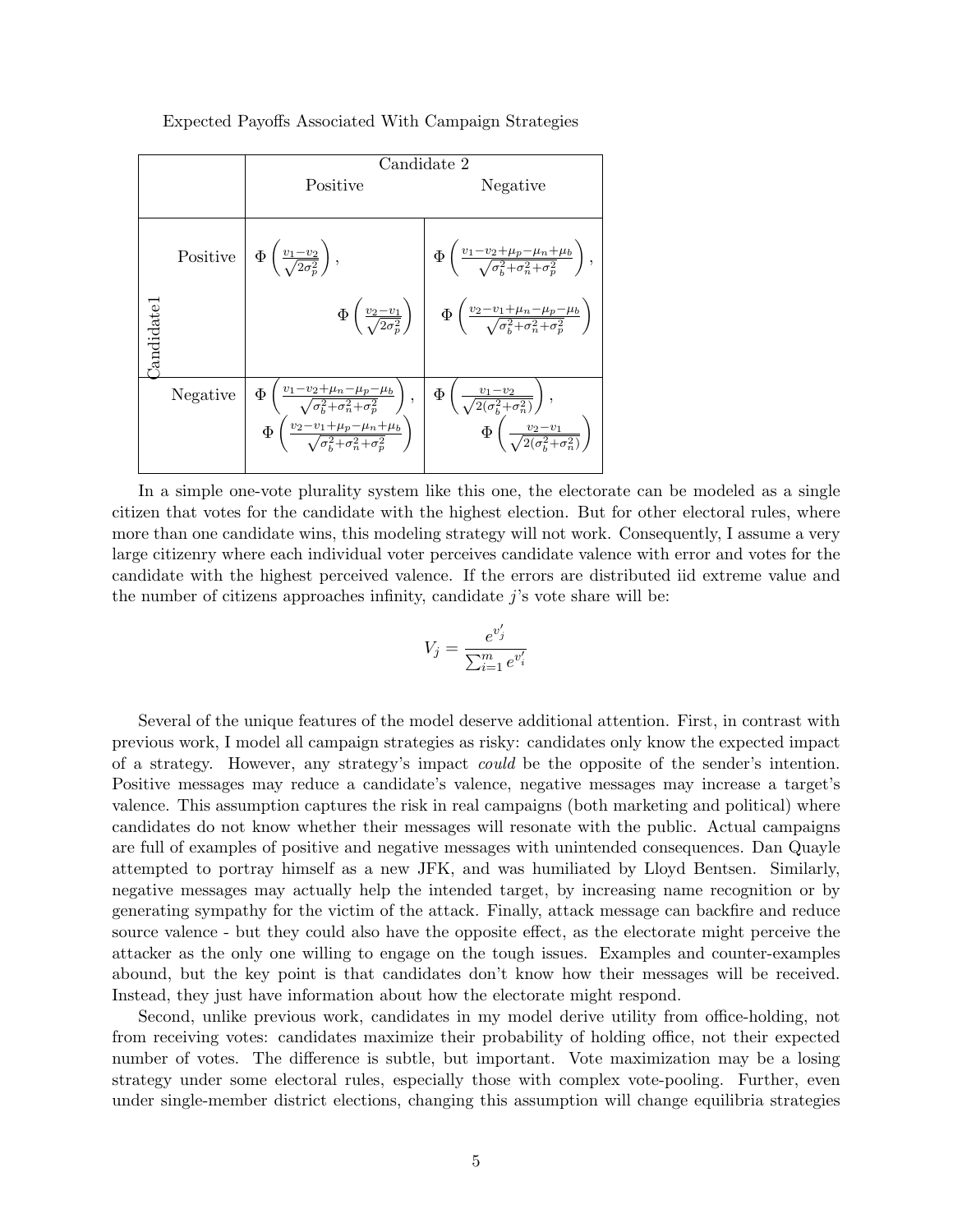and generate predictions that better fit reality.<sup>3</sup> This approach is more realistic and much more generalizable. The disadvantage is that for complex electoral formulas, expected payoffs cannot be calculated analytically, and must be simulated.

Third, following Skaperdas and Grofman (1995), voting in my model is based on candidates' valence, not their policy positions. As discussed above, most previous work uses policy-based voting, where citizens vote for the candidates perceived to be closest to their own ideal points in a unidimensional policy space. Valence characteristics are uniformly accepted as goods by voters; more is always better. Valence characteristics can be personal traits of politicians (honesty, experience, intelligence, dedication, creativity, charisma) as well as achievements from previous offices (lower crime rates, higher employment, lower inflation, cleaner air, more security). In my model, voters support the candidate perceived to have the highest valence; there are no policies in my election.

I adopt this modeling strategy for two reasons. First, most political messages are in fact valence messages, because politicians would much rather deliver valence than spatial messages. Any spatial message is both mobilizing and alienating. Taking a position on health care, immirgration, or taxes is sure to generate support among some voters but alienate others. Valence characteristics have no downside: integrity and competence can increase support uniformly, and do not alienate any voters. For example, a politician would rather claim that she will will lower unemployment (a valence message) than explain that she will increase tariffs, keeping more jobs in the United States and lowering unemployment. The first message is uncontroversial and well-received; the second will earn votes among one protectionist voters and alienate free-traders. Spatial voting can also be seen as subset of the more general valence model. I'll examine the implications of spatial voting for campaign strategy.

Candidates and parties recognize these features of the electoral environment and when forced to take spatial positions deliberately frame them as if they were valence issues. For example, a Democratic candidate will talk about social services, but never mention tax increases, while a Republican candidate will talk about tax cuts, with rare mentions of associated cuts in programs. In the developing world, ideology, partisanship, and issue-ownership are even weaker, and voters care more about results than about ideal points, and these tendancies are only exacerbated by personalistic electoral rules. In the last election in my own Congressional district, all of the mailings from the Republican candidate mentioned his family and history in the community, none mentioned his party, and only ZZZ  $\%$  mentioned his policy positions.

Fourth, the model can be used to examine consolidated and unconsolidated political systems. Much of the literature on campaigns in consolidated systems suggests that their impact on electoral outcomes is fairly small. Research on new democracies suggests the opposite, with wide swings in candidate support over the course of a campaign (Baker et al., 2006; Lawson and McCann, 2005). Both environments can be examined by adjusting the expectation and variance of the three campaign effects,  $p, n$ , and  $b$ . Larger mean effects, and larger variance imply that campaigns matter more and that voters learn more about candidates through the electoral process. Smaller mean effects, and smaller variance imply that campaigns matter less for outcomes than do pre-existing preferences, which may be driven by stable partisan, class, or ethnic cleavages.

Finally, the model is generalizable to any electoral system with any number of candidates. The only challenge is computational. There is an exponential increase in the number of strategy sets  $(S)$ with the number of candidates  $(S = m<sup>m</sup>)$ . With four candidates, there are 256 sets of strategies; with five there are 3,125, and with six, 46,656, and with ten players, ten million sets of strategies. Further, except for two-player, single-member district elections, the expected utility from a strategy cannot be calculated analytically, and must be simulated. Fortunately, computers can solve both of these problems; probabilities can be simulated and equilibria sought using computational tools.The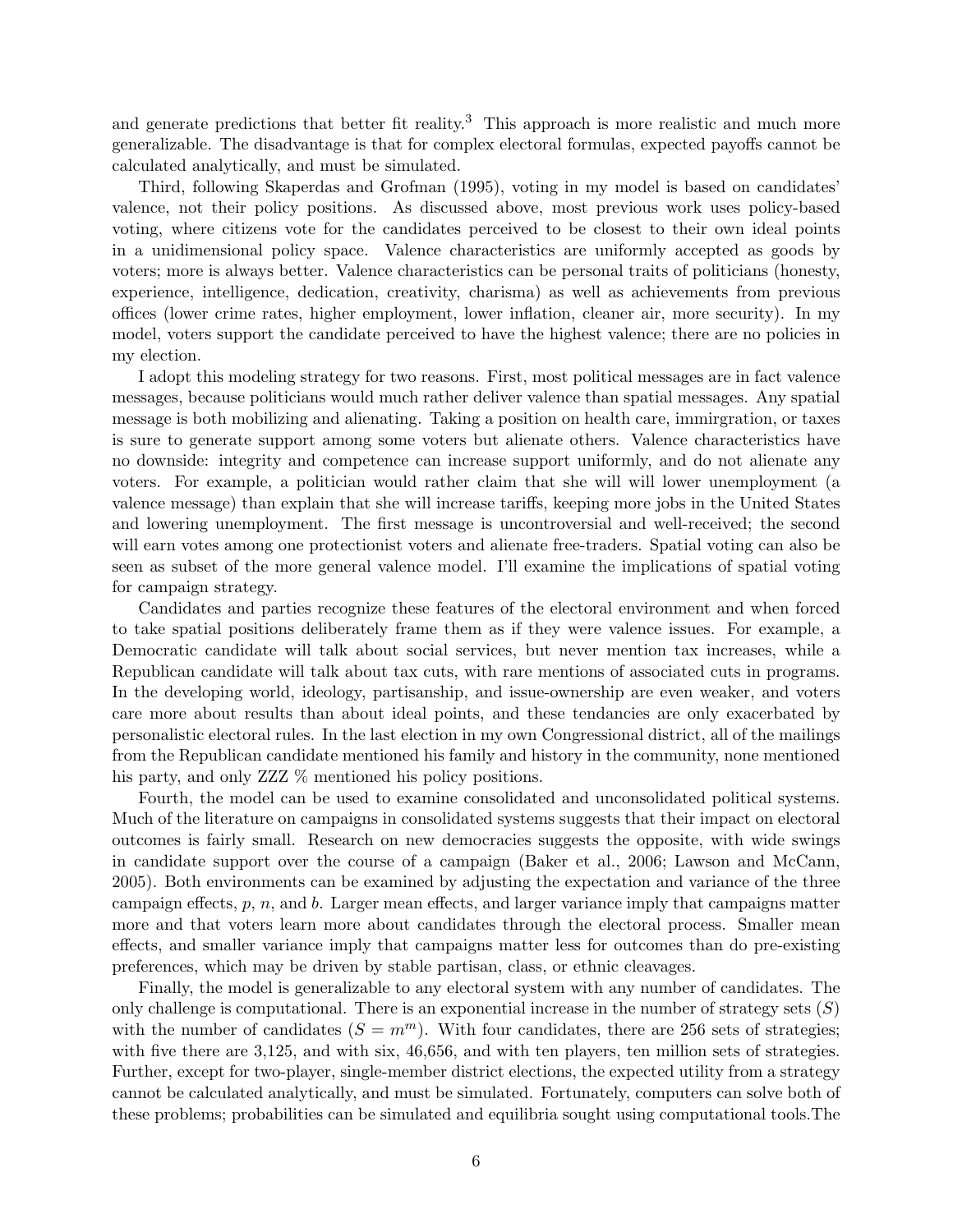code used to calculated results below is available on my website.

#### Candidate Strategy and Electoral Rules

In this section, I demonstrate how electoral rules, competition, and consolidation affect campaign strategy. I examine equilibria strategies under six sets of electoral rules, with varying degrees of competitiveness, for consolidated and unconsolidated political systems. I proceed by first examining the dynamics of strategy with some specific examples for each type of electoral system and for different levels of competitiveness. I then present a broader comparison of how competition and consolidation interact with electoral rules to determine campaign strategy.

I examine five sets of electoral rules: Single-Member District plurality, single member district run-off, multi-member district plurality, open-list proportional representation, and closed-list proportional representation. These systems are representative of elections worldwide: the great majority of elections globally are held under one of these sets of rules, or a combination of these rules (in the case of mixed electoral systems.

There are  $1 + m + 6$  parameters in the model: the number of candidates  $(m)$ , each of their pre-campaign valences  $(v_i)$ , and the expected value and standard deviation of political messages effects  $(\mu_p, \mu_n, \mu_b, \sigma_p, \sigma_n, \sigma_b)$ . Varying these last parameters can fundamentally change predictions. For example, as the magnitude of the backfire effect  $(\mu_b)$  grows, only laggards will adopt negative messages, and only when their campaigns are truly hopeless. As the impact of positive or negative messages grows, that type of message is increasingly likely to be adopted. There are many interesting equilibria that result from different combinations of parameters. However, as my interest is in comparing across electoral rules, I will adopt several restrictions:

$$
\mu_n = \sigma_n = 2 * \theta
$$

$$
\mu_p = 2 * \sigma_p = \theta
$$

$$
\mu_b = \sigma_b = \frac{1}{2}\theta
$$

With these parameter values, negative campaigning has twice the expected impact of positive messages, but also twice the standard deviation. Negative campaigning also has an expected "backfire" effect on the message source, with half the impact of a positive message, and half the standard deviation. In each case, this means that there is a .1586 chance that any message's impact will have the opposite effect intended. For example, the probability that a positive message reduces one's own perceived valence is  $\Phi(\frac{-\theta}{\theta}) = \Phi(-1) = .1586$ .

I summarize the core results for five electoral systems: SMD, SMD run-off, MMD, OLPR, and CLPR. I will briefly examine each system, then discuss the general lessons. For all discussion, I index candidates according to their pre-campaign valence: the candidate with the highest valence is candidate one (or  $c_1$ ), the candidate with the lowest valence is candidate m  $(c_m)$ , and so on. After reviewing the dynamics at play in each system, I will provide a cross-system comparison of campaign strategy.

#### SMD

<sup>&</sup>lt;sup>1</sup>For the competitive case,  $c_1$  has pre-campaign valence 4 and  $c_2$  has pre-campaign valence 3.9. In the uncompetitive case,  $c_1$  has precampaign valence 4 and  $c_2$  has pre-campaign valence 2.4. In both cases,  $\mu_p = \sigma_p = .5$ ,  $\mu_n = \sigma_n = 1$ , and  $\mu_b = \sigma_b = .25$ .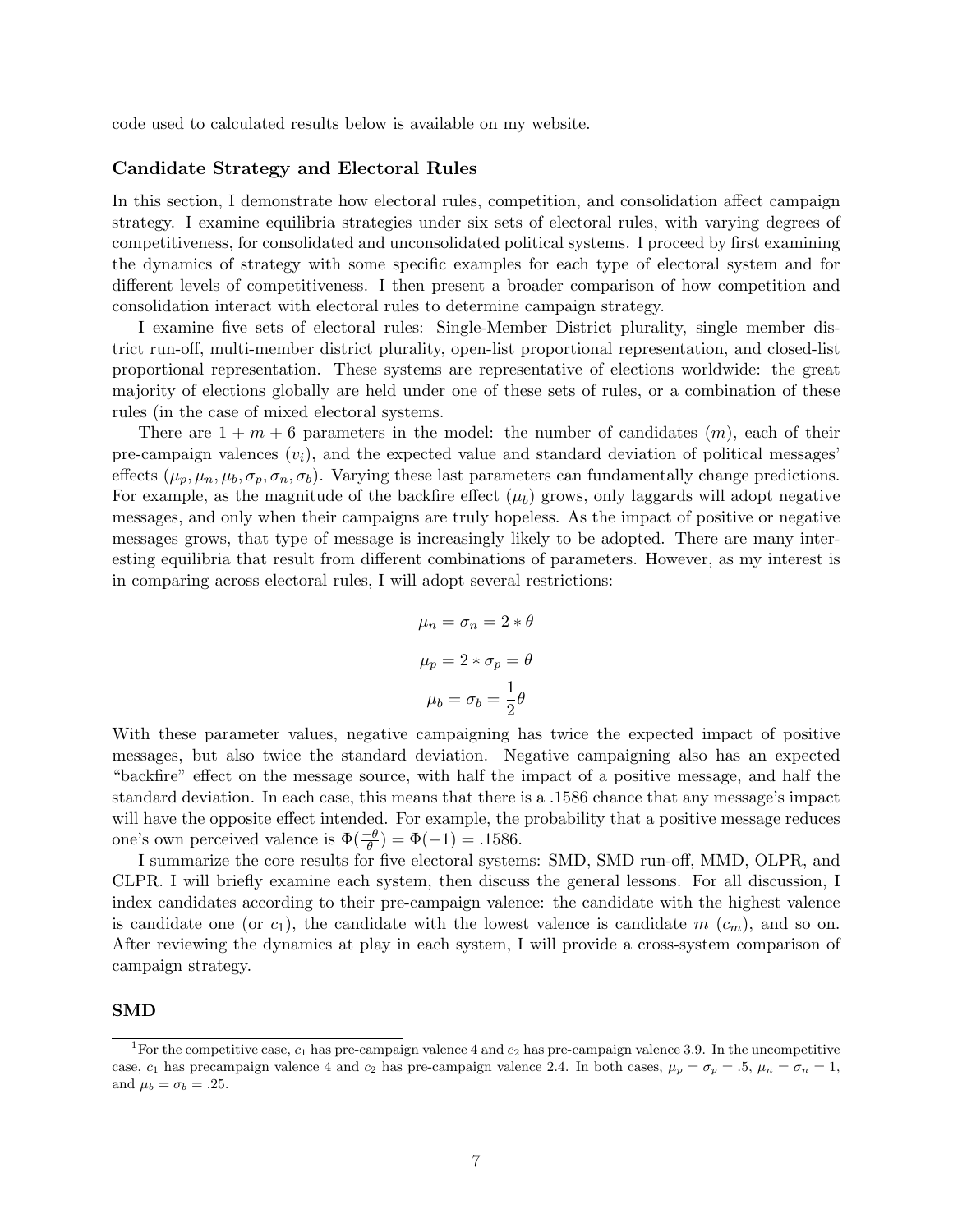|                | A. Competitive <sup>1</sup> |                   |                 | B. Uncompetitive |
|----------------|-----------------------------|-------------------|-----------------|------------------|
|                |                             | c <sub>2</sub>    |                 | c <sub>2</sub>   |
|                | Positive                    | Negative          | Positive        | Negative         |
| c <sub>1</sub> |                             |                   |                 |                  |
| Positive       | 0.59, 0.41                  | $0.45$ , $0.55$   | $0.98$ , $0.02$ | 0.90, 0.10       |
| Negative       | 0.62, 0.38                  | $0.53$ , $0.47\,$ | 0.95, 0.05      | $0.86$ , $0.14$  |

Table 1: Campaign Strategy and Probability of Election

Table 1 shows the game in normal form for two players with single member districts, and two levels of competitiveness. For both cases, Candidate 1 leads candidate 2. In the competitive case, the pre-campaign standings are very close, with  $c_2$  only slightly behind  $c_1$ . but n the uncompetitive election,  $c_1$  has a commanding lead before the campaign starts, while Candidate 2 is only slightly behind Candidate 1's valence in the competitive case.

Equilibria strategies closely mirror actual campaigns. In both cases, attacking the front-runner is a dominant strategy for Candidate 2; the probability of election for that candidate is always greater with negative messages than with positive messages. The challenger prefers the greater risk associated with attack advertising to a more conservative strategy that is likely to leave him in second place. The front-runner's strategy depends on competitiveness. In case A, both candidates engage in negative campaigning. For Candidate 1, the greater danger is the mean impact of 2's attacks, not the increased uncertainty associated with attack messages. In case B, when the frontrunner is far ahead, she ignores the challenger and delivers only positive messages.  $c_1$  is willing to endure  $c_2$ 's attacks unanswered, in order to preserve her lead. Adopting a negative strategy adds uncertainty to the outcome, and increases the risk that her early lead will be reversed.

Other equilibria are possible with different values for expected message impacts and standard deviations  $(\mu_p, \mu_n, \mu_b, \sigma_p, \sigma_n, \sigma_b)$ . For example, when negative messages' expected impact is equal to positive messages'  $(\mu_p = \mu_n)$ , the front-runner will always adopt positive campaign strategies. Alternatively, in a society where negative campaigning is strongly frowned upon by the electorate, that is, where  $\mu_b$  is larger, both candidates deliver positive messages in competitive districts. The laggard will only go negative and risk a backlash when he is desperate - so far behind that he is very unlikely to win with a positive campaign strategy.

Increasing the number of candidates usually decreases negative campaigning, depending on how competitive the additional competitors are. Table 9 shows some of the expected payoffs in SMD elections with three competitive candidates, where pre-campaign valences for candidates 1, 2, and 3 are ZZZ, ZZZ, and ZZZ, respectively. There are a total of twenty-seven possible strategy sets, but in this example, positive campaigning is always a dominant strategy for player one, so I only show the strategy options for players two and three given that candidate one goes positive. In the example, all three candidates are in a close race, with candidates 2 and 3 just slightly behind candidate one. There is one pure Nash equilibrium: all candidates deliver positive, self-promoting messages (cell 2,3). Note that both lagging candidates would be better off if both simultaneously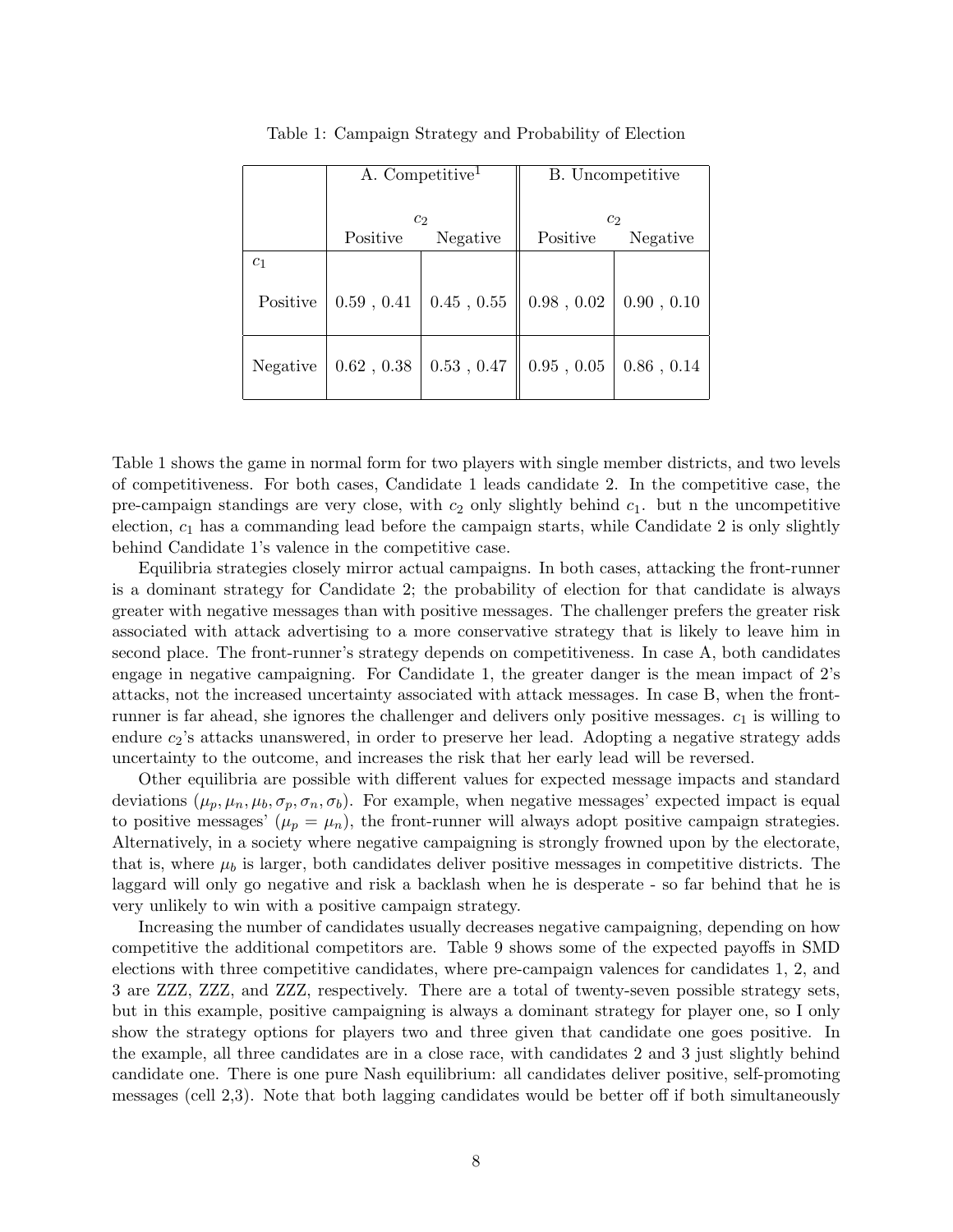|                |            | $c_3$<br>Attack 1 Attack 2 | Positive 3        |
|----------------|------------|----------------------------|-------------------|
| c <sub>2</sub> |            |                            |                   |
| Attack 1,      | 0.4, 0.43  | 0.12, 0.48                 | $0.05$ , $0.74\,$ |
| Positive 2     | 0.75, 0.05 | $0.17$ , $0.05$            | 0.34, 0.31        |
| Attack 3       | 0.5, 0.12  | 0.06, 0.05                 | $0.05$ , $0.19\,$ |

Table 2: Player 2 and 3 Expected Payoffs, Competitive Race

attacked  $c_1$  (cell 1,1). However, positive messages are a dominant strategy for both candidates; both face incentives similar to that in a Prisoner's Dilemma. Consequently, in a one-shot game, both candidates deliver positive messages, as does  $c_1$ , so there is no negative campaigning (cell 2,3).

There are several other common results. Where Candidate 3 is less competitive and has little chance of winning, the campaign essentially reverts to a two-candidate SMD competition. Candidate 2 always attacks Candidate 1, and Candidate 1 runs a positive campaign unless Candidate 2's valence is close to that of Candidate 1. In a third case, where Candidate 2 and Candidate 3 are both lagging behind a single front-running Candidate 1, there are two possible results. In most cases, Candidates 2 and 3 play BOTS, with one attacking Candidate 1 while the other runs a positive campaign. Alternatively, if both are far enough behind, negative campaigning against Candidate 1 becomes a dominant strategy for both 2 and 3. Examples of these equilibria are in the Appendix.

#### MMD/SNTV

In multimember districts, citizens vote for individual candidates, and the top d vote-getters win office, where  $d$  is district magnitude. I limit my examination of these systems to the case where citizens cast a single vote, which effectively is the Single Non Transferable Vote electoral system. In other cases, citizens can case d votes - as many votes as their are seats, usually with no cumulative voting.

For many levels of electoral competition, MMD operates much like SMD, just transferring the competitive threshold from being between Candidates 1 and 2, to being between candidates d and  $d + 1$ . Table 3 shows several examples. In the first case, there are three competitive candidates. Candidate 1 is a clear front-runner, and two and three closely matched. In this case, there is a single Nash equilibrium, where  $C_1$  delivers a positive message, and  $C_2$  and  $C_3$  attack each other. When Candidate 3 lags further behind, both front-runners deliver positive messages, and Candidate 3 attacks Candidate 2.

The other cases in Table 3 have four candidates competing for two seats. In this case, negativity is determined by the competitiveness of candidates 2, 3 and 4, and the results closely parallel SMD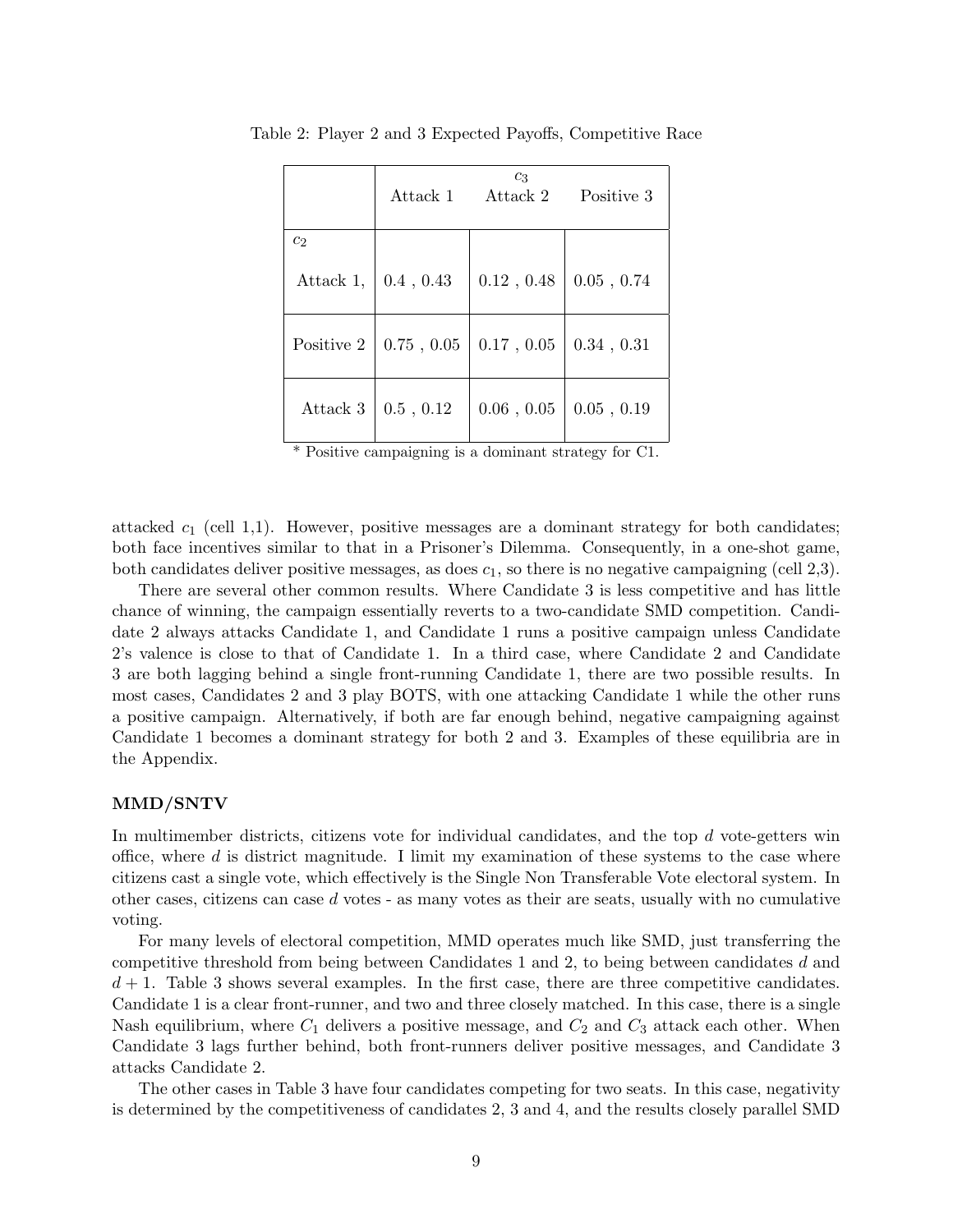|                                  |       |         |          |       |                                        | C |      |
|----------------------------------|-------|---------|----------|-------|----------------------------------------|---|------|
| Candidate $ v_i S_i E(P_i)  v_i$ |       |         |          |       | $S_i$ $E(P_i)$ $v_i$ $S_i$ $E(P_i)$    |   |      |
|                                  | $4 -$ |         | $+$ 0.99 | $4 +$ | $0.53 \mid 4.0 +$                      |   | 0.99 |
| $\overline{2}$                   |       |         |          |       | 3 - $0.52$   3.9 + $0.51$   3.2 + 0.80 |   |      |
| 3                                |       | $2 - 1$ |          |       | $0.48$   3.8 + 0.49   2.0 - 0.18       |   |      |
| 4                                |       |         |          |       | $3.7 + 0.47   0.5 + 0.02$              |   |      |

Table 3: Equilibria Campaign Strategies, MMD,  $d = 2$ ,

with three candidates. When all four are fairly competitive (Case B), the Nash Equilibrium strategy is for all four to deliver positive messages. As with SMD, laggards might all benefit from jointly attacking front-runners, but all would also have strong incentives to defect and deliver a positive message. Consequently, all deliver positive messages. Case C also has four candidates, but they are less equally matched.  $C_1$  is a clear front-runner,  $C_2$  and  $C_3$  are fairly competitive, and  $C_4$  is a long-shot candidate. In this case, competition emerges around the threshold (between two and three). Candidates One and Four always deliver positive messages in this case, Candidate three always attacks Candidate 2, and Candidate 2 attacks 3 when the two are competitive, and delivers a positive message when she has a comfortable lead.

While many of the results I explored parallel strategy under SMD, just shifting the threshold, there are some unique results. For example, when there are exactly  $m_1$  competitive candidates, with no other strong challengers, there is frequent negative campaigning and there are multiple equilibria, unlike in the SMD case. If all  $m + 1$  candidates were ranked similarly, and all were to deliver positive messages, any one of them could guarantee victory by attacking one of the other  $m$ - pushing that attacked candidate below the threshold, and electing the other  $m$ . In this situation there are  $m * (m - 1)$  pure Nash equilibria multiple equilibria strategies involve  $m - 2$  candidates delivering positive messages while the other two attack each other.

#### Run-off

- Add some equilibria to Table for 3 players.
- Verify something? Letters in table.
- MMD,  $dm=3$ ,  $m=4$  Try this to verify.
- Look through the results to see what is going on.

Perhaps not surprisingly, candidate strategy under SMD-Run-Off is almost identical to that under SMD. DETAILS.

There are two features of the model that preserve this result. First, the campaign does not "start"over in the second round. Instead, candidates in the run-off election start the second round campaign with valences  $v_i'$ . Consequently, the effects of the first round strategy are felt in the second round, and voters do not forget the messages received in the first round. Second, transfers of support are unconstrained. Voters that supported a candidate that lost in the first round will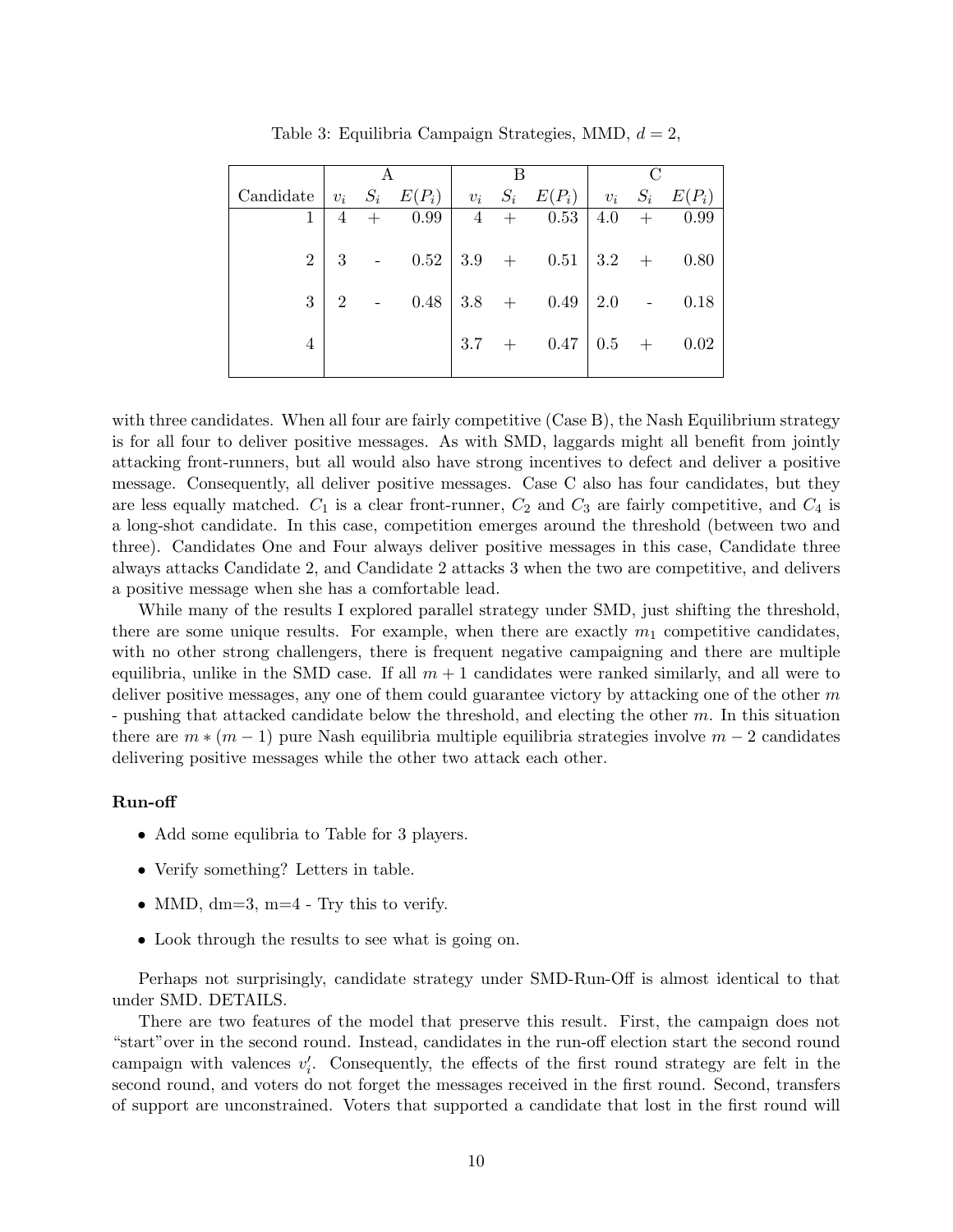|                | Party X   |                | Party Y   |       | Party Z   |                |
|----------------|-----------|----------------|-----------|-------|-----------|----------------|
| Rank           | Candidate | Votes          | Candidate | Votes | Candidate | Votes          |
|                | Miriam    | 7              | Ruy       | 11    | Cesar     | 18             |
| $\overline{2}$ | João      | 6              | Eudoro    |       | Marta     | 8              |
| 3              | Angelica  | 4              | Jorge     | 6     | Trinidade |                |
| 4              | Darcy     | 3              | Udson     | 4     | Ze        | 4              |
| 5              | Carlos    | $\overline{2}$ | Patricia  |       | Walter    |                |
| List votes     | Party X   | 1              | Party Y   | 8     | Party Z   | $\overline{2}$ |
| Total votes    |           | 23             |           | 37    |           | 40             |
| Seats          |           | 1              |           |       |           | 2              |

Table 4: Hypothetical Election Results

Parameters: 4 seats, 3 parties, 15 candidates, and 100 voters.

ZZZ in the second round. Note that if vote transfers were constrained, say if voters of one ethnic group would only vote for co-ethnics, then ZZZ. Need better anectdote.

#### OLPR

Open-list proportional representation requires some additional explanation and comment. Under OLPR, legislators are elected from districts with two or more seats. voters cast a single ballot for a single candidate. After the election, seats are distributed to parties based on the total votes received by all candidates from that party. Finally seats are distributed to candidates based on their vote share - the top vote-earner gets the first seat, and so on. Table 4 illustrates with a hypothetical election of 100 voters, four seats, and three parties. Based on the total votes received by candidates in each, Party X earned one seat, Party Y earned one seat, and Party Z earned two seats. These seats are granted to the top vote getters in each party: Cesar and Marta in Z, Ruy in Y, and Miriam in X.

This electoral formula creates complex incentives and opportunities for negative campaigning. Candidates may benefit from sending negative messaes against candidates from other parties or even against their own running mate. For example, in the table above, Trinidade might attack Marta, hoping to take her seat. Alternatively Eudoro might attack Cesar, hoping to knock party Z down far enough for party Y to earn an extra seat. In equilibria, both inter and intra-party attacks appear in equilibria, as well as all positive campaigning, depending on the values of the key parameters.

Table 5 shows several examples under different levels of competition. In the first, a fairly competitive race, all candidates choose positive strategies. In the second, where each party has a strong and a weak candidate, the front-runners go positive and the laggards attack the leaders in the other party. Intra-party competition in this case would risk loss of a seat to another party.

The third case shows strategy when campaign effects are much smaller  $(\frac{1}{4}th$  their size in the previous example). In this case, there is within party competition, with the laggards attacking the front-runners. Because campaign effects are much smaller, both parties are virtually assured of earning one seat. Consequently, the only real competition is between members of the same list.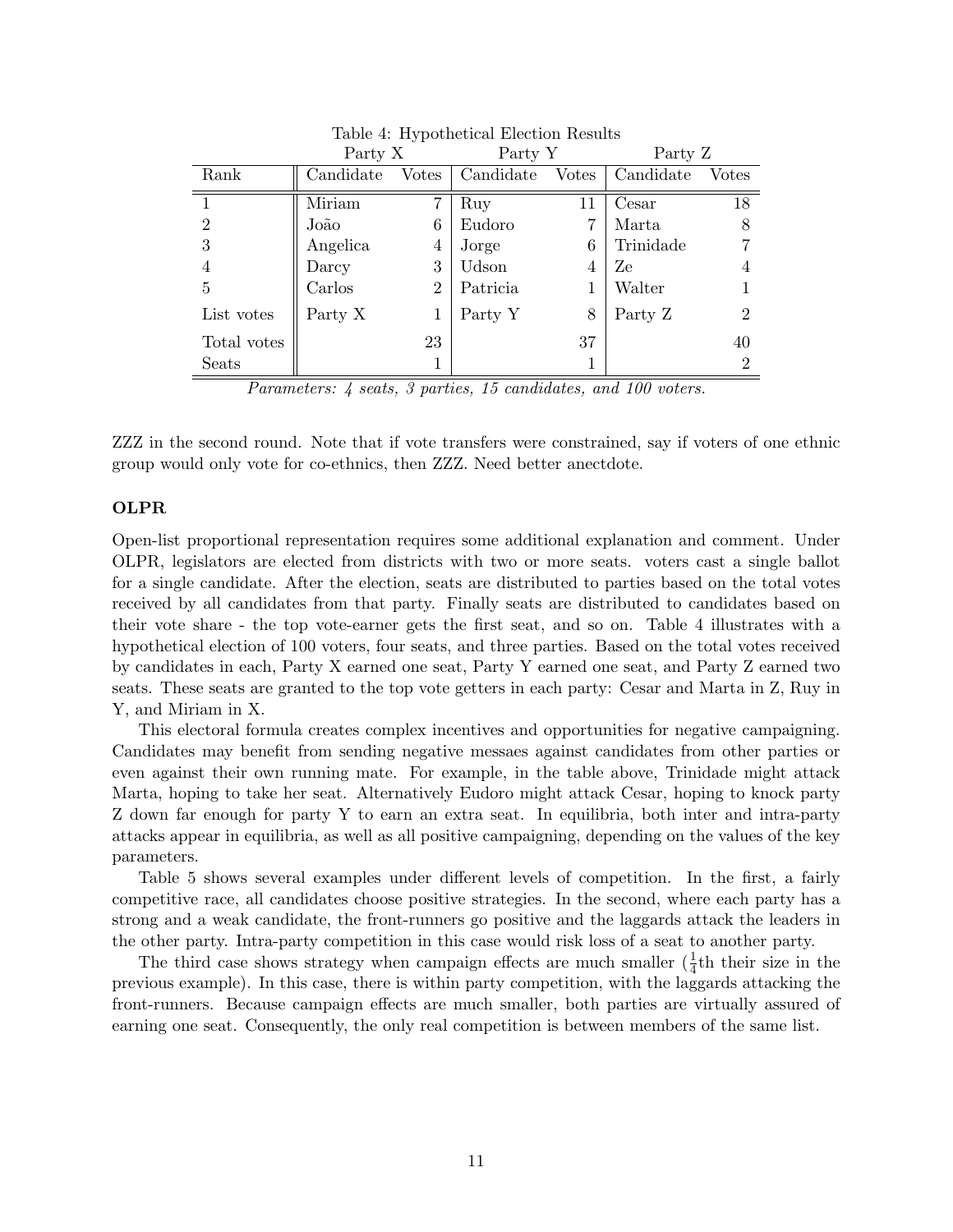| I ANTE IN VEI IL NITRAIE QUEN - THENE AILE I ILVIN MINID |   |  |                                                                   |  |  |  |  |                                   |
|----------------------------------------------------------|---|--|-------------------------------------------------------------------|--|--|--|--|-----------------------------------|
|                                                          |   |  |                                                                   |  |  |  |  |                                   |
| Candidate                                                |   |  |                                                                   |  |  |  |  |                                   |
| A1                                                       | 4 |  |                                                                   |  |  |  |  | $+$ 0.99   4 + 0.53   4.0 + 0.99  |
|                                                          |   |  |                                                                   |  |  |  |  |                                   |
| A2                                                       |   |  | 3 - $0.52$   $3.9$ + $0.51$   $3.2$ + $0.80$                      |  |  |  |  |                                   |
|                                                          |   |  |                                                                   |  |  |  |  |                                   |
| B1                                                       |   |  | 2 - $0.48 \begin{array}{ l} 3.8 \\ + 0.49 \end{array}$ 2.0 - 0.18 |  |  |  |  |                                   |
|                                                          |   |  |                                                                   |  |  |  |  |                                   |
| B <sub>2</sub>                                           |   |  |                                                                   |  |  |  |  | 3.7 + $0.47 \mid 0.5 + 0.02 \mid$ |
|                                                          |   |  |                                                                   |  |  |  |  |                                   |
|                                                          |   |  |                                                                   |  |  |  |  |                                   |

Table 5: Equilibria Campaign Strategies, OLPR,  $d = 2$ , PASTE IN OLPR STRATEGIES - THESE ARE FROM MMD

#### Closed-List Proportional Representation

Under closed-list proportional, voters choose between party lists, not individual candidates. While, one could model strategy for individual candidates with interesting results, under CLPR party discipline is usually very high, and party organizations act as agents, not individual legislators. Consequently, parties make decisions about message tone and target, not individual legislators. The most important implication is that we must consider the behavioral incentives of parties, not individual legislators, and in most cases, the implication is that parties will maximize vote share.

If parties are acting as agents, there are at least two possible behavioral incentives. The first is that parties may be seeking majority status, and may maximize the probability that they have a majority. Such a strategy is most likely in a two-party system, or a system with a single dominant party. In this case, parties will behave much as legislators do in single-member, two candidate elections. The leading party will seek to preserve its lead; the lagging party will attack the leader in hopes of taking the majority.

However, in multiparty systems, most parties know that they will not have a majority, and instead are motivated to maximize their negotiating power in post-election coalition formation. The natural implication of this is to maximize seats, or to maximize vote share, which implies an entirely positive campaign strategy.<sup>4</sup> Indeed, for every CLPR case I examined with more than two parties, all positive campaigns were always the only pure Nash equilibrium.

#### Cross-System Comparisons

The preceding examples only examine a few representative cases in order to provide some intuition for campaign strategy, but there are many other possible equilibria for different levels of competitiveness, numbers of candidates, and campaign effect magnitudes. Rather than try to explore the many subtleties of each combination of factors, I will focus on summarizing the key differences across each system.

Figures 1 through 2 show the relationship between competitiveness, electoral formulas, system consolidation, and the number of candidates. In each graph, the x axis is Candidate 1's precampaign valence, and the y axis is Candidate 2's pre-campaign valence. The shading of each graph provides information about the level of negativity in the campaign. Darker boxes mean that a higher percentage of candidates used negative message; lighter boxes mean that a lower percentage of candidates used negative messages. Under mixed strategy equilibria, the weighted mean of negativity is shown. At the extreme, a black box means that all candidates were negative,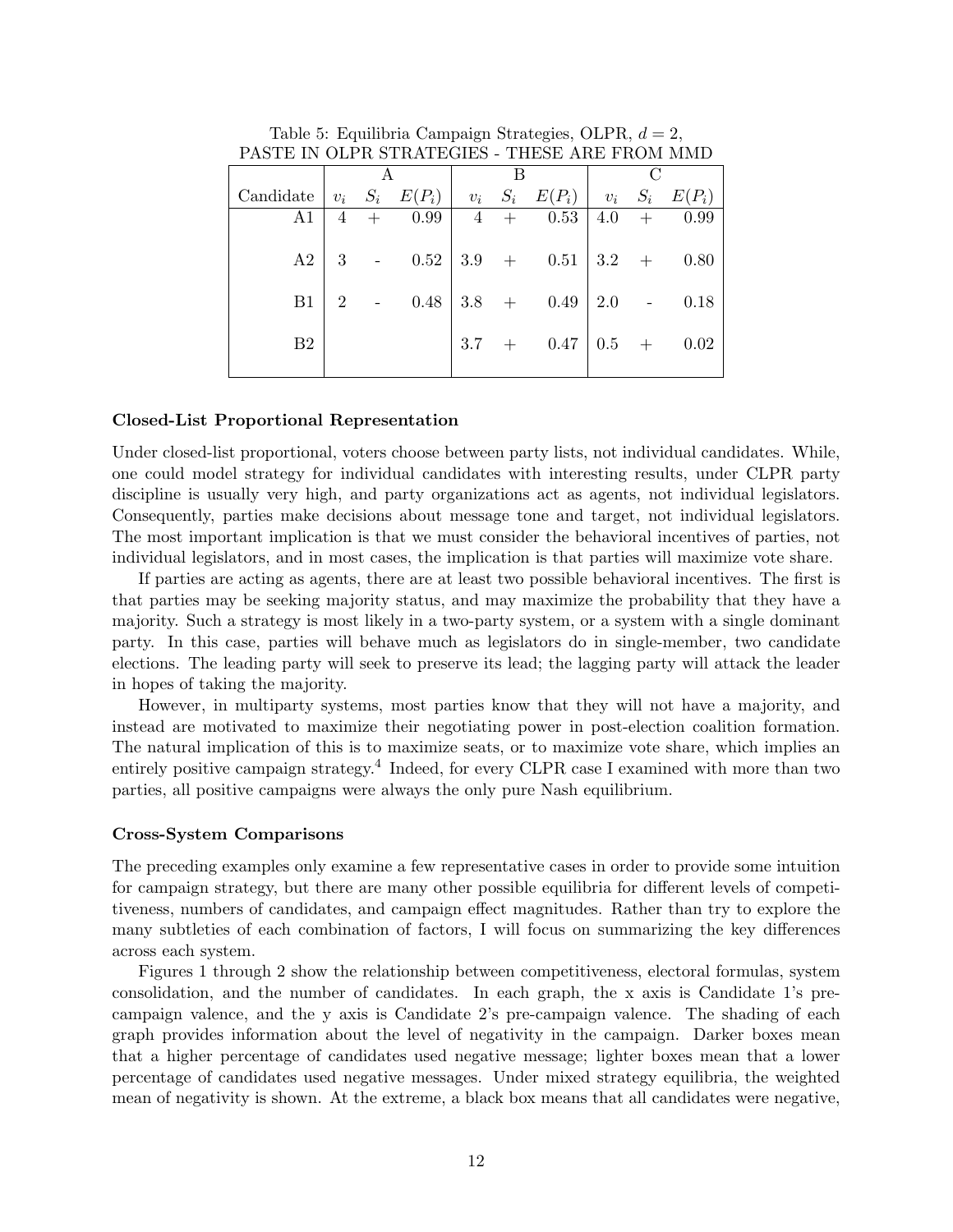and a white box means that none of the candidates chose to deliver negative messages in pure Nash equilibria. In cases with more than one equilibrium, the shading represents the mean number of candidates choosing negative strategies across all equilibria. Note that the equilibria were evaluated only for discrete points, and are not continuous.

For example, the graphs in Figure ?? show negativity under SMD for two and three candidates, and two levels of system consolidateion. For example, The upper-left graph in Figure ?? shows results for a Single-Member District, with two candidates competing, in a consolidated system. The key findings echo the earlier discussion: when the race is competitive, or close to the 45% line, both candidates adopt negative strategies, represented by the area shaded black. When one of the candidates lags behind, the front-runner delivers positive messages and the laggard delivers negative messages, so the result is 50% negativity, as represented by the grey-shaded area.

Changing to an unconsolidated system significantly increases the range in which both candidates adopt negative strategies in equlibria - the black-shaded area is much larger. This result reflects the fact that a candidate that appears a dark horse in a consolidated system still has a chance in an unconsolidated system, where campaigns matter more. Consequently, the front-runner must adopt a negative strategy for a much wider range of values.

The two graphs in the lower half of the figure show equilibria strategies with three candidates. The graphs show a small change from two-candidate SMD elections - just adding one additional candidate - can lead to very different patterns of competition. For this case, where there are three candidate but only two dimensions to the graph, I fixed Candidate 3's pre-campaign valence at 4.0 So all three candidates are equally competitive in the upper-right hand corner of the graph (cell 4,4). KEY RESULTS: 1. All close, no negative. As one lags, mxied, then one, then two. As two lag, mixed zzz, or mixed zzz when unqual Eventually, as both 1 and 2 far behind 3 (c1,1, right), both laggards may go negative on 1.

Less negativity with more candidates, especially when comparing competitive candidates. Further, effect of consolidation REVERSES. EXPLAIN.

Key findings:

• SMD, 2 candidates

Both candidates go negative when competitive. Leader likes to go positive, but expected impact of  $n_i$  outweighs additional variance introduced.

When not as competitive, laggard always goes negative on leader.

Unconsolidated systems have more negativity, all else equal. The black shaded area is larger for unconsolidated systems.

• SMD, 3 candidates

Many opposite results.

No negative campaigning when three-way competitive race  $(c(4,4)$  region.

Reverts to SMD2 when one candidate is uncompetitive  $(c(4,0), c(0,4))$ 

Mixed strategies in between (2,2, or 3,2, for example).

Both laggards attack leader when far enough behind and fairly equal  $(c(1,1))$ 

Impact of consolidation reverses when compared with 2 candidate race. Unconsolidated leads to less negative campaigning, instead of more. Demonstrates importance of modeling more than SMD, 2 candidates, to learn anything about rest of world.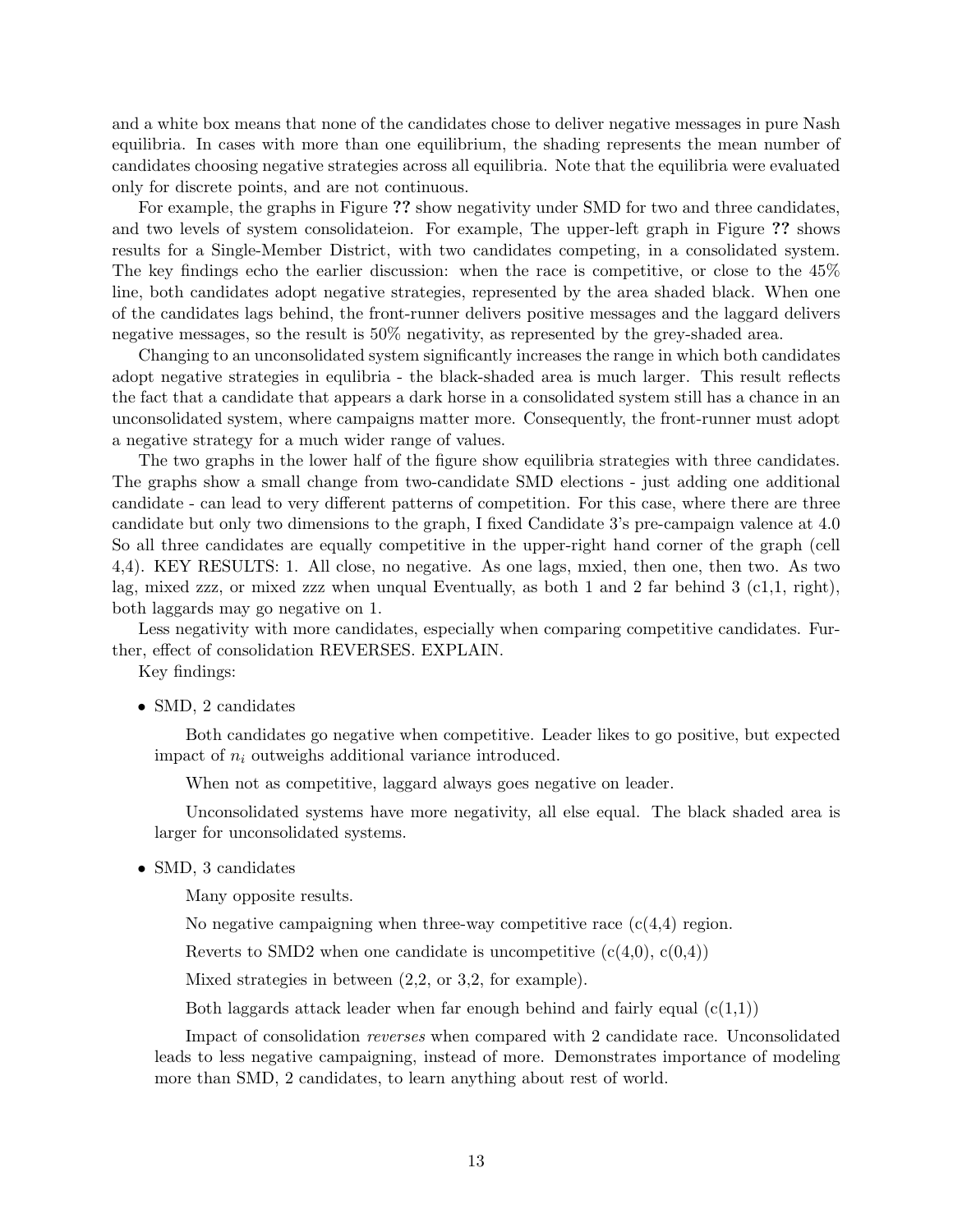

Figure 1: Campaign Strategy - Single Member District Elections

Figure 2 shows equilibria strategies for three electoral systems (in columns), with four candidates (x and y axis for players 1 and 3, players 2 and 4 set to valence 2.0), for consolidated (top row) and unconsolidated systems (bottom row). Shading as above, but in this case there are no pure Nash equilibria for some configurations; these are shaded red. For OLPR, C's 1 and 2 are in party 1 and C's 3 and 4 are in party 2. Key findings:

- Increasing the number of candidates reduces negativity (SMD)
- For unconsolidated systems, negativity is lower.
- Increasing the number of thresholds increases negativity (MMD, OLPR)
- For OLPR, there are some (apparent) cases where there are only equilibria in mixed strategy. I need to explore these a bit more carefully and run larger  $n$  simulations to be sure this isn't an artifact of some rare events.
- Discuss the key system-specific findings:

In MMD, most of the action is the laggard attacking the 2nd place candidate. Sometimes  $#2$  fires back.

For OLPR, there are equilibria of inter and intra party negativity.

Consider alternative fixed values for C1 and C3, instead of 4,4.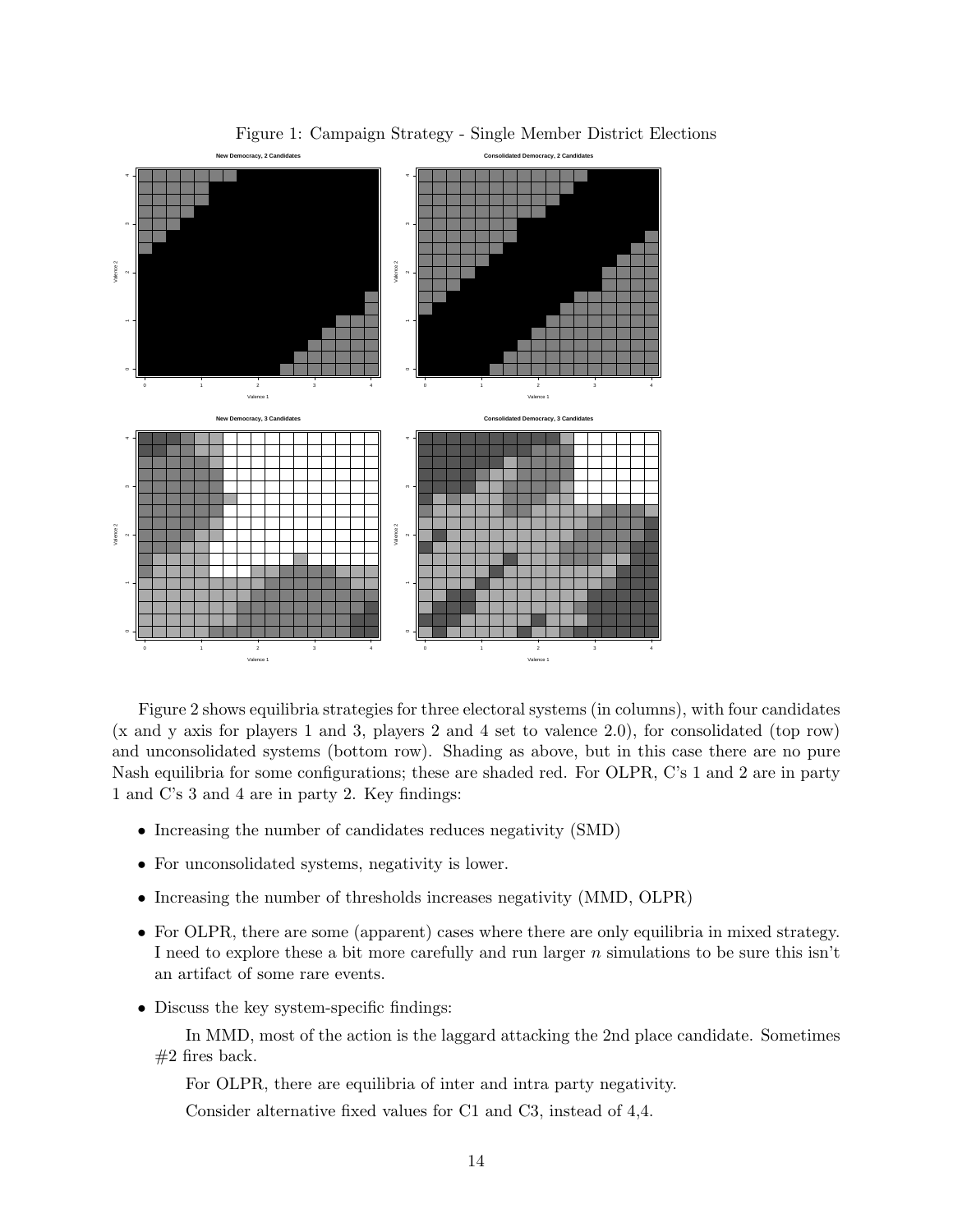

# Figure 2: Campaign Strategy - SMD, MMD, and OLPR

## General Hypotheses

Electoral formula specific findings suggest some general principals to guide comparative studies of campaign tone. I propose ZZZ hypotheses:

- 1. Say something about  $\mu_p$  and  $\mu_n$ .
- 2. Laggards target leaders, adopting higher-risk strategies to jump ahead.
- 3. Targets increase with the effective number of electoral thresholds, not simply with district magnitude.
- 4. Attack advertising decreases as the number of competitive candidates increases. In some cases, candidates play an  $m$  member prisoner's dilemma where all would be better off if they attacked the front-runner, but they all have strong incentives to defect.
- 5. Negative campaigning decreases with candidate uncertainty about current standings and the identity of thresholds.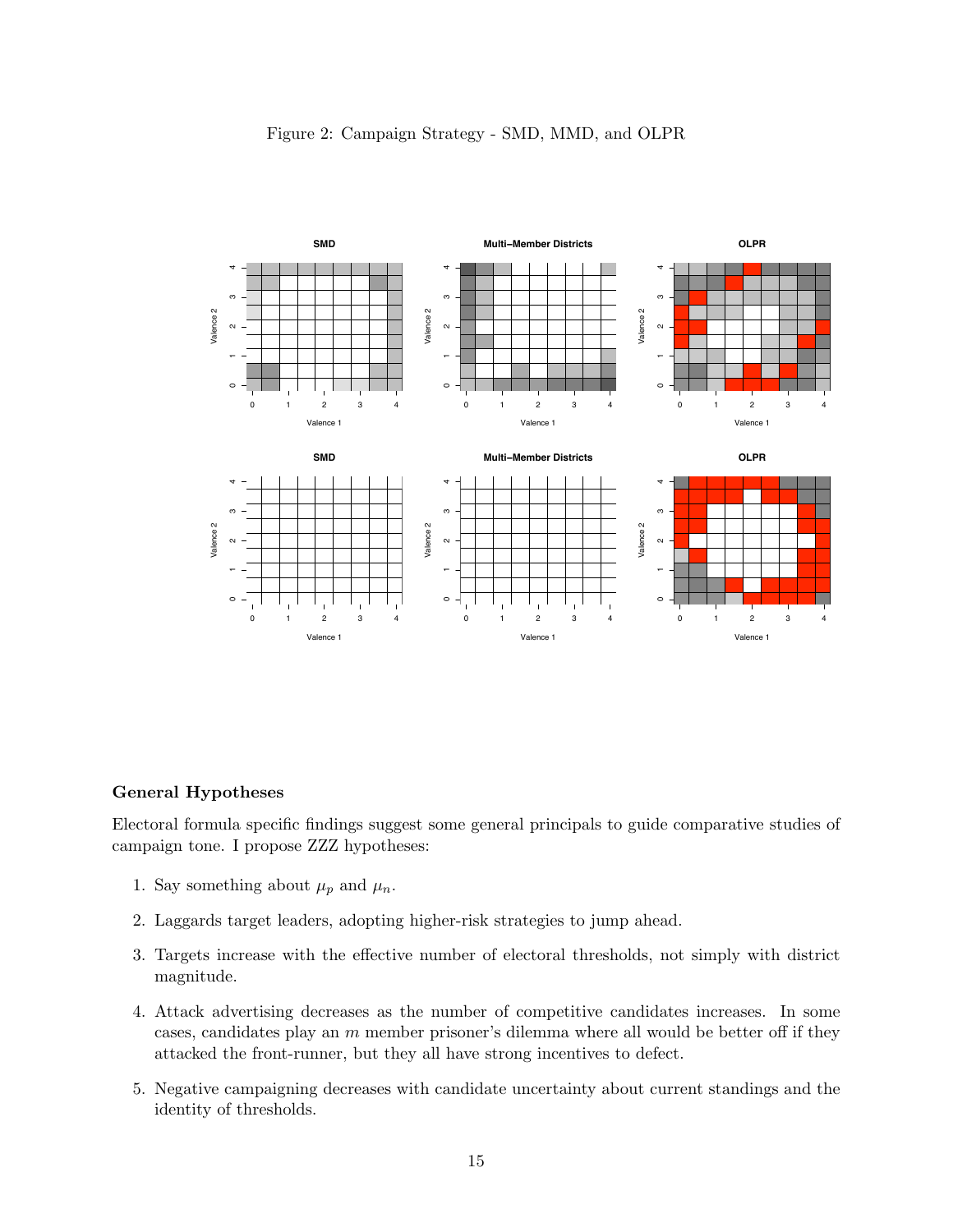- 6. Restrictions on patterns of vote transfers increase negative campaigning.
- 1. Electoral rules matter. The targets and sources of attack messages vary across system, as does the overall quantity of negative advertising. The highest levels of negative campaigning are found in single-member district systems with two competitive candidates.
- 2. Negativity is more frequent in more consolidated political systems. The more campaigns matter for electoral outcomes, the less negativity observed. Note that there are exceptions for some electoral systems: DETAILS.
- 3. Increasing the number of competitive candidates decreases the frequency of attack messages.
- 4. The number of thresholds, not the number of seats, determines the opportunities for attack advertising. Comparing MMD and OLPR, note that both elect two legislators, but there is more negativity under OLPR. The reason is that with MMD, there is just one threshold around which candidates will compete - those above and below have no need to engage. With OLPR's vote-pooling and within-party thresholds, there are many more opportunities for negative campaigning.
- 5. Restrictions on vote transfers increase negative campaigning. Where voters are committed to supporting a candidate from a particular party or ideology, the competition is constrained to that subgroup, reducing the number of candidates and increasing the possibilities for negative campaigning.

# Caveats

Finally, it is worth considering some of the ways in which these models differ from reality, and how adding additional zzz might affect results.

Political Parties The models presented above do include party membership and vote pooling within party, at least in the case of OLPR. However, all the agency is with individual politicians, which sometimes leads to within-party attack advertising. Political parties many not tolerate within-party attack messages. Individual candidates, like ZZZ in Table 5 Case A may have incentives to attack their copartisans, party leaders have different incentives. They wish to maximize their overall vote share and seats in the legislature. Consequently, they will want all messages to be either positive messages or attacks on other parties. This logic applies as well to other multimember district systems. For example, under MMD, case ZZZ. In this context, candidate three and candidate two delivered negative messages against each other. But if both were in the same party, this strategy might not be an option. Effectively, strong parties will eliminate many possible strategies for candidates.

Repeated Games: with a one-shot game, laggard might all be better off if they would attack the front runner, but each has an incentive to defect, so none deliver negative messages. Practically, campaigns involve hundreds and sometimes thousands of political messages, so laggards have a lowcost opportunity to try and coordinate. DETAILS.

Side Payments: Though rare, I have heard of cases where a second-place candidate will make side payments to a long-shot candidate for negative messages. The competitive challenger will deliver all positive messages, while the long-shot candidate will attack the front-runner incessantly.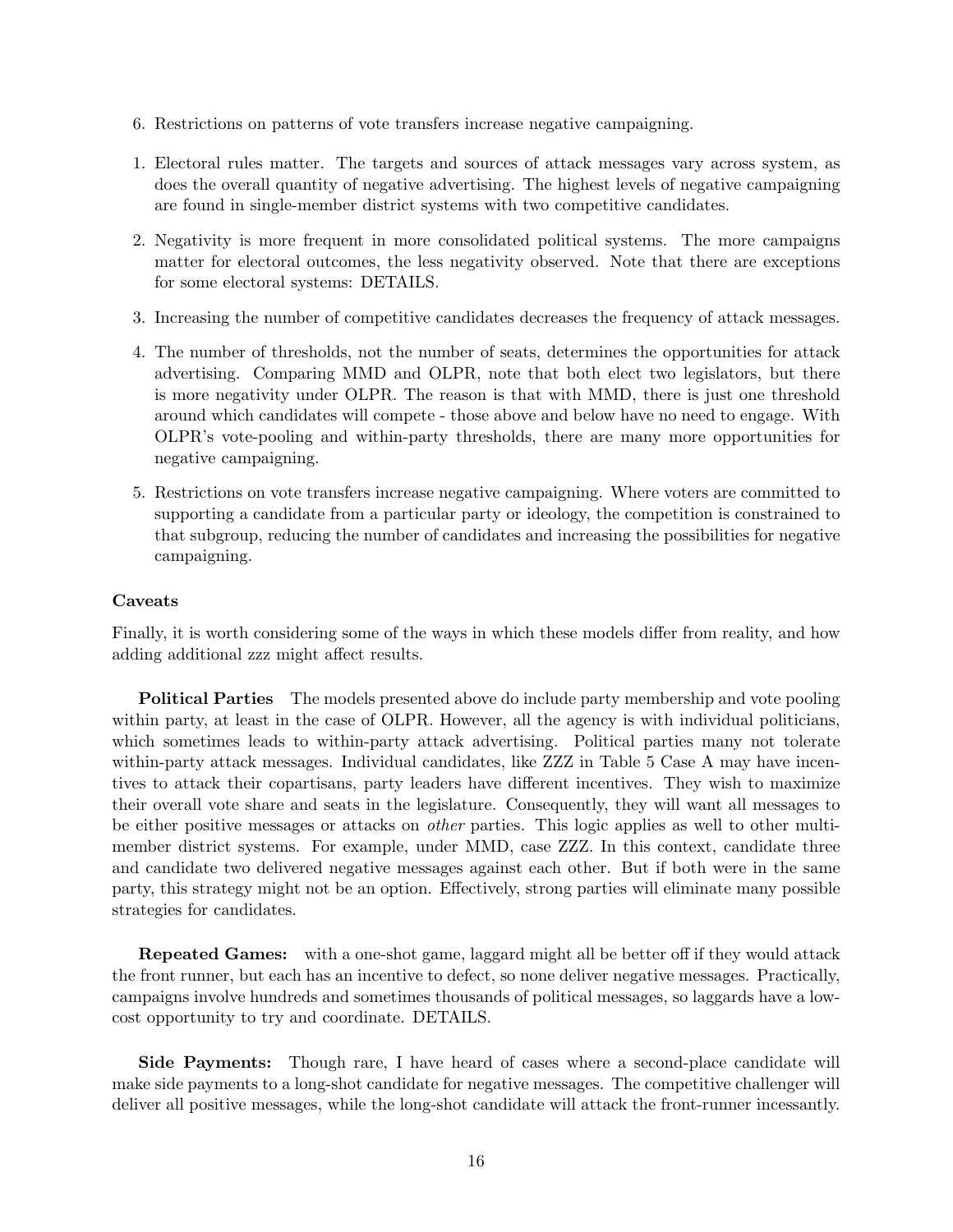Delayed Gratification: I have modeled utility as being derived from holding office, with candidates maximizing the probability that they will be elected. In many contexts, candidates may have other goals. For example, in systems where campaigns are publicly financed or have free media time for candidates, money and time may be distributed in proportion to the number of votes received in a previous election. Consequently, candidates may choose short-term suboptimal strategies of positive messages with an eye toward gaining additional campaign resources in future elections.

Equal Resources: I have modeled each candidate as having one message, and each candidate's message as being equally valuable. Practically, uncompetitive candidates usually do not have as much campaign firepower - they lack the funding, media time, and volunteers needed to send messages with the same power as front-runners. The result is that...

Other Purposes: Finally, I assume that the purpose of messages is persuasion, so a negative message is used to reduce support for the target candidate. Others have argued that negative messages can be used for other purposes, especially voter mobilization. Candidates may use negative messages to galvanize their core constituents and to emphasize the stakes of the election.

#### Analysis

I test these hypotheses using 10,000 political advertisements collected from fourteen countries: Argentina, Brazil, Colombia, Chile, Ecuador, El Salvador, Finland, Guatemala, Mexico, Nicaragua, Paraguay, Peru, Russia, and Venezuela, This dataset collection effort, supported by NSF  $\#$ 's, represents the largest comparative dataset of political advertisements, and includes executive and legislative races from national, state, and local elections. The sample includes all electoral systems examined in the study, and several more besids. In most cases, the data cover several months before the election, providing an opportuinity to test for shifts in campaign strategy as competitiveness changes.

PENDING....

# Appendix

## Calculating the Probability of Election for a Two-Player Game

Consider the case where both candidates deliver positive message. The probability that Candidate 1 wins is:

$$
P(v'_1 > v'_2) = P(v_1 + p_1 > v_2 + p_2) = P(v_1 - v_2 > p_2 - p_1)
$$

Since  $p_1$  and  $p_2$  are both normally distributed with mean  $\mu_p$  and standard deviation  $\sigma_p$ , the difference  $p_2 - p_1$  is distributed  $N(\mu_p - \mu_p, \sqrt{\sigma_p^2 + \sigma_p^2})$  (expectation of the difference is the difference of the expectations, and variance of the difference is sum of the variances). The  $\mu_p$ 's cancel out, so  $p_2 - p_1$  is distributed  $N(0, \sqrt{2\sigma_p^2})$ .

Consequently,  $P(v_1 - v_2 > p_2 - p_1) = P(\frac{v_1 - v_2}{\sqrt{2\sigma_p^2}} < \epsilon)$ , where  $\epsilon N(0, 1)$ . Consequently, the probability can be written as a cumulative normal:

$$
\Phi\left(\frac{v_1 - v_2}{\sqrt{2\sigma_p^2}}\right)
$$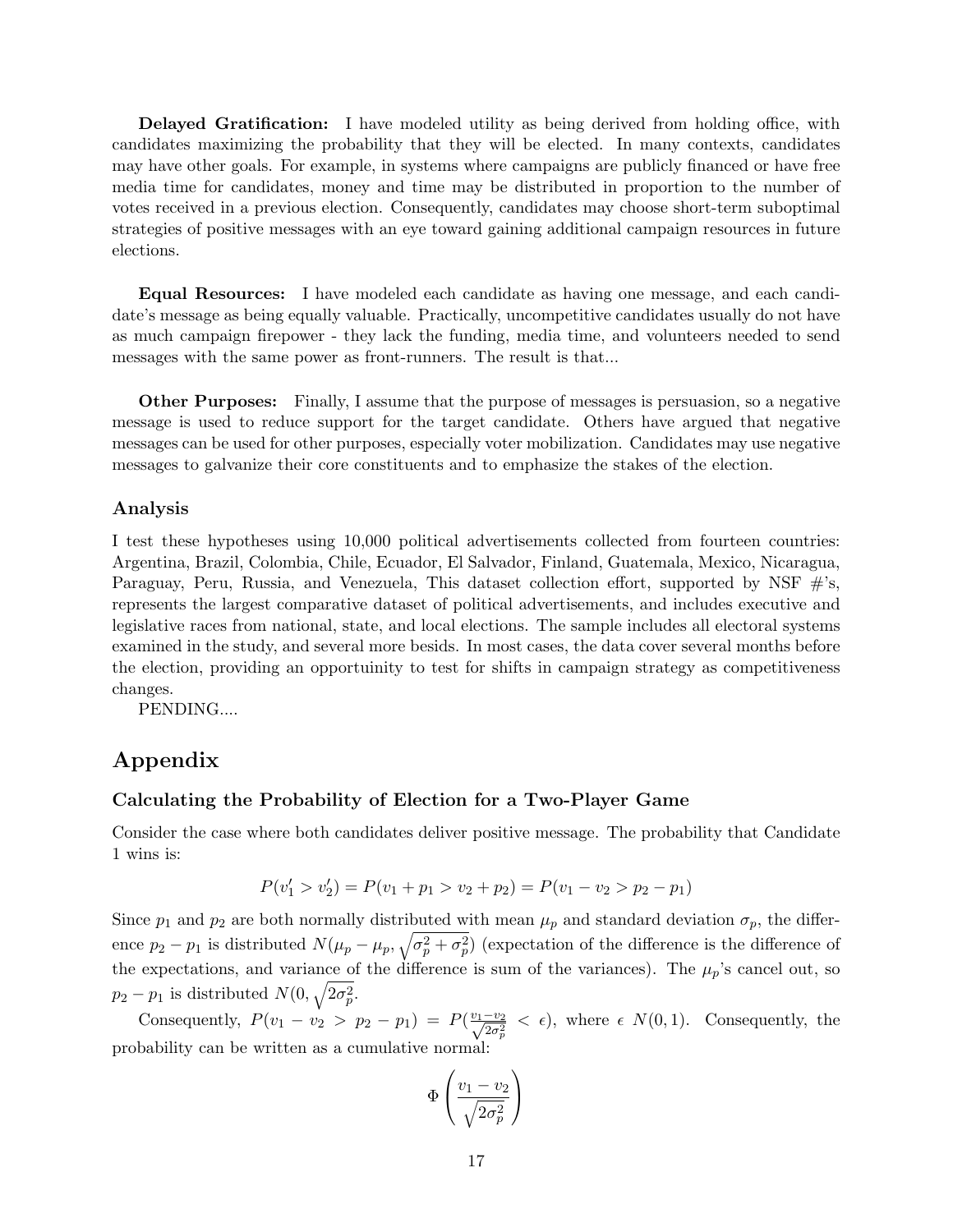|                | Attack 1   | $c_3$<br>Attack 2 | Positive 3        |
|----------------|------------|-------------------|-------------------|
| c <sub>2</sub> |            |                   |                   |
| Attack 1,      | 0.4, 0.43  | 0.12, 0.48        | $0.05$ , $0.74\,$ |
| Positive 2     | 0.75, 0.05 | 0.17, 0.05        | 0.34, 0.31        |
| Attack 3       | 0.5, 0.12  | 0.06, 0.05        | $0.05$ , $0.19\,$ |

Table 6: Player 2 and 3 Expected Payoffs, Candidate 3 Lagging

# Details on Simulations and Nash Equilibria

For all simulations, campaign effects are restricted such that:

$$
\mu_n = \sigma_n = 2 * \mu_p = 2 * \sigma_p = 4 * \mu_b = 4 * \sigma_b = 2 * \theta
$$

# Additional Examples of Equilibria As Discussed in the Text

All these are pending - tables are just placeholders.

Single Member Districts, Three Candidates Multi-Member Districts, Three Candidates Multi-Member Districts, Four Candidates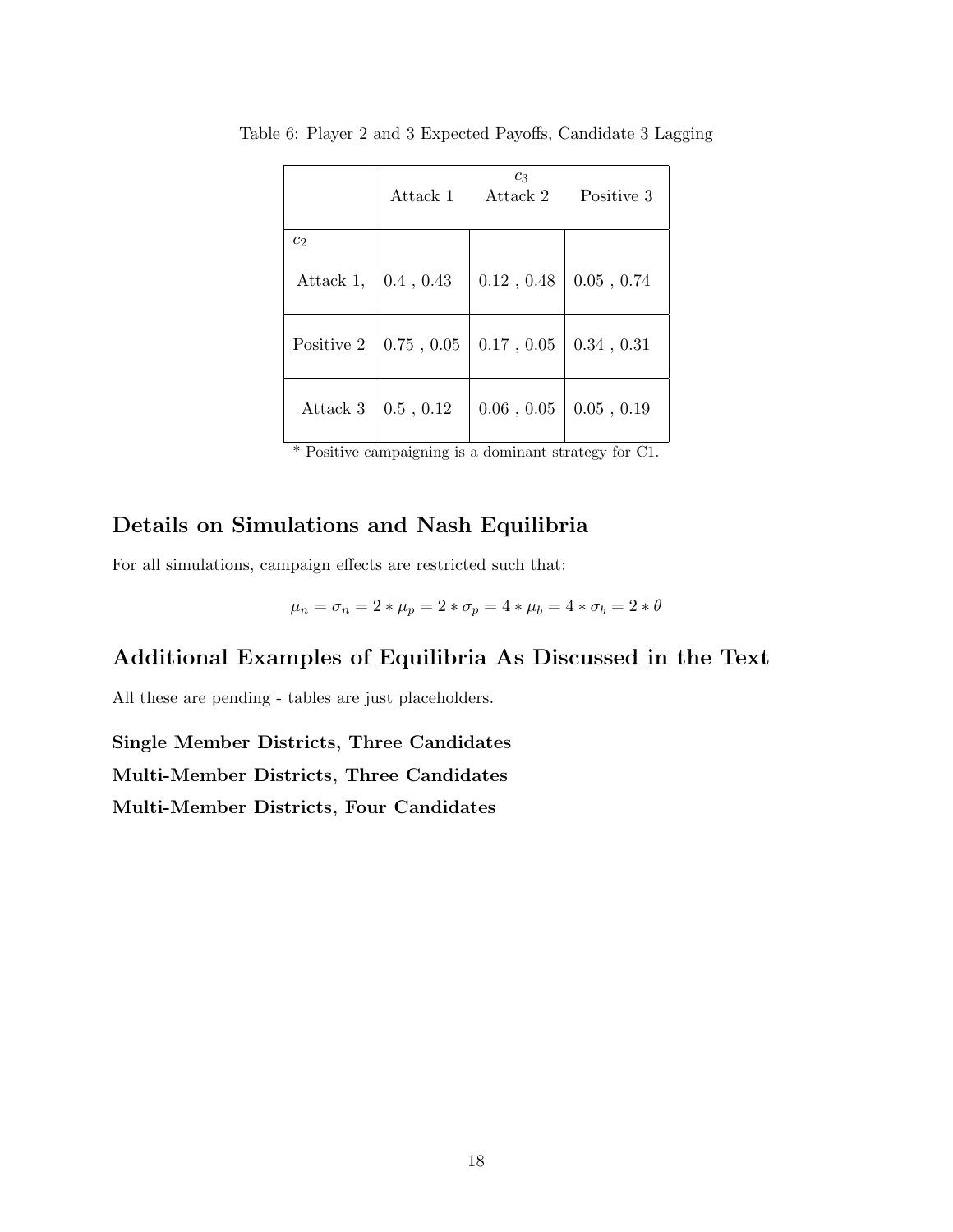|                | Attack 1   | $c_3$<br>Attack 2 | Positive 3        |
|----------------|------------|-------------------|-------------------|
| c <sub>2</sub> |            |                   |                   |
| Attack 1,      | 0.4, 0.43  | 0.12, 0.48        | $0.05$ , $0.74\,$ |
| Positive 2     | 0.75, 0.05 | $0.17$ , $0.05$   | 0.34, 0.31        |
| Attack 3       | 0.5, 0.12  | 0.06, 0.05        | $0.05$ , $0.19$   |

Table 7: Player 2 and 3 Expected Payoffs, Candidate 2 and 3 Far Behind

Table 8: Player 2 and 3 Expected Payoffs, Candidate 2 and 3 Far Behind

|                | Attack 1        | $c_3$<br>Attack 2 | Positive 3        |
|----------------|-----------------|-------------------|-------------------|
| c <sub>2</sub> |                 |                   |                   |
| Attack 1,      | 0.4, 0.43       | $0.12$ , $0.48$   | $0.05$ , $0.74\,$ |
| Positive 2     | $0.75$ , $0.05$ | $0.17$ , $0.05$   | 0.34, 0.31        |
| Attack 3       | 0.5, 0.12       | $0.06\ ,\,0.05$   | 0.05, 0.19        |

\* Positive campaigning is a dominant strategy for C1.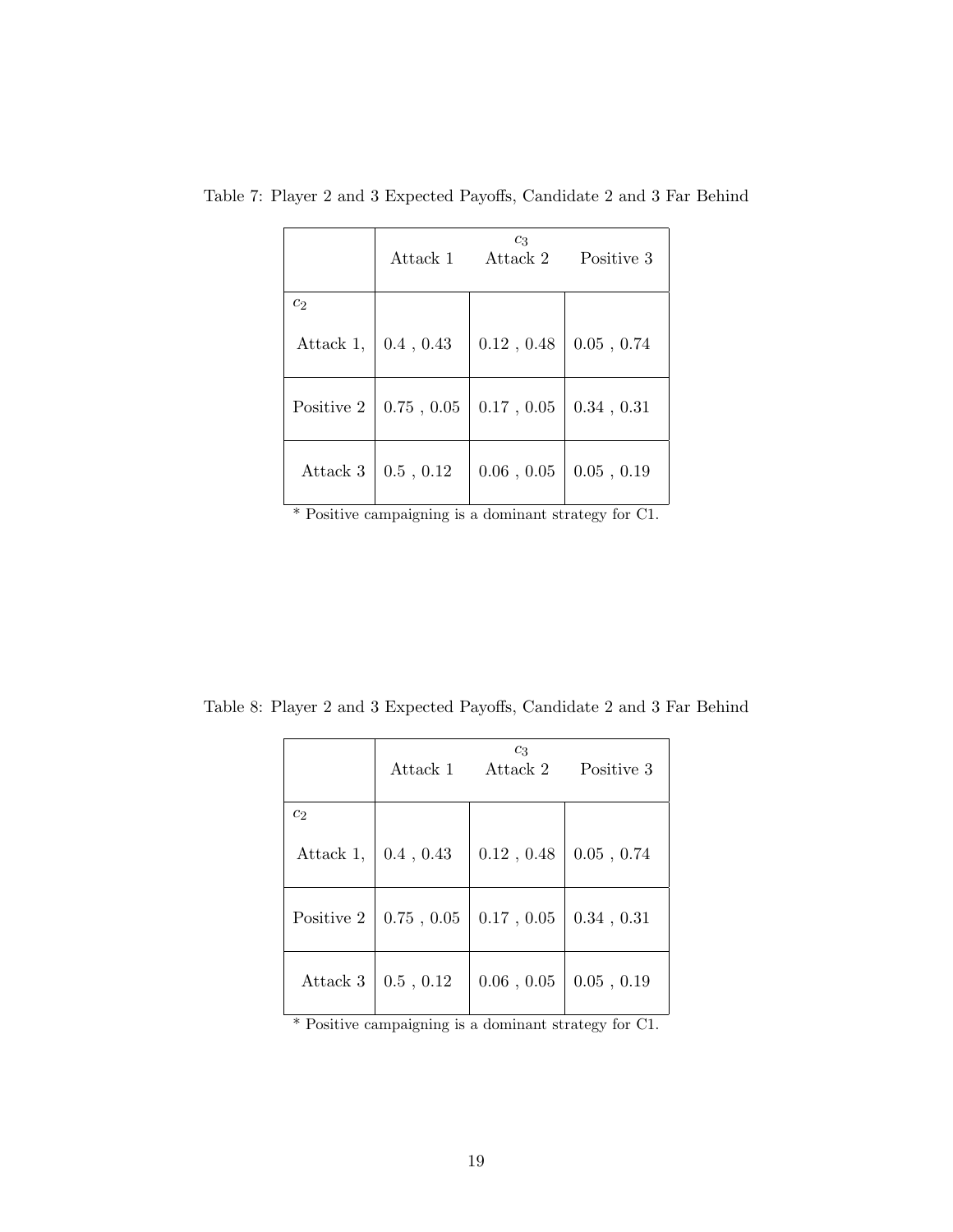|                | Attack 1   | $c_3$<br>Attack 2 | Positive 3        |
|----------------|------------|-------------------|-------------------|
| c <sub>2</sub> |            |                   |                   |
| Attack 1,      | 0.4, 0.43  | 0.12, 0.48        | $0.05$ , $0.74\,$ |
| Positive 2     | 0.75, 0.05 | $0.17$ , $0.05$   | 0.34, 0.31        |
| Attack 3       | 0.5, 0.12  | 0.06, 0.05        | $0.05$ , $0.19\,$ |

Table 9: Player 2 and 3 Expected Payoffs, Competitive Race

# References

- Baker, A., B. Ames, and L. R. Renno (2006). Social Context and Campaign Volatility in New Democracies: Networks and Neighborhoods in Brazils 2002 Elections. American Journal of Political Science  $50(2)$ , 382–399.
- Bartels, L. M. (1992). Electioneering in the United States. In B. D and A. Ranney (Eds.), Electioneering: A comparative study of continuity and change, pp. 244–277. Oxford: Clarendon Press.
- Bartels, L. M. (1993). Messages received: The political impact of media exposure. American Political Science Review 87, 267–285.
- Bartels, L. M. and J. Zaller (2001). Presidential Vote Models: A Recount. *PS: Political Science*  $\mathscr{C}$ Politics  $34(1)$ , 8–20.
- Campbell, J. E., L. C. and K. Wink (1992). The convention bump. American Politics Quarterly 20, 287–307.
- Dominguez, J. I. and C. H. Lawson (2004). *Mexico's Pivotal Democratic Election: Candidates*, Voters, and the Presidential Campaign of 2000. Menlo Park: Stanford University Press.
- Geer, J. G. (1988). The effects of the presidential debates on the electorate's preferences for candidates. American Politics Quarterly 16, 486–501.
- Harrington, J. E. J. and G. D. Hess (1996). A Spatial Theory of Positive and Negative Campaigning. Games and Economic Behavior 17, 209–229.
- Konrad, K. A. (2004). Inverse Campaigning. The Economic Journal 114, 69–82.
- Lawson, C. and J. A. McCann (2005., January). Television Coverage, Media Effects, and Mexico's 2000 Elections. British Journal of Political Science 35 (1), 1–30.